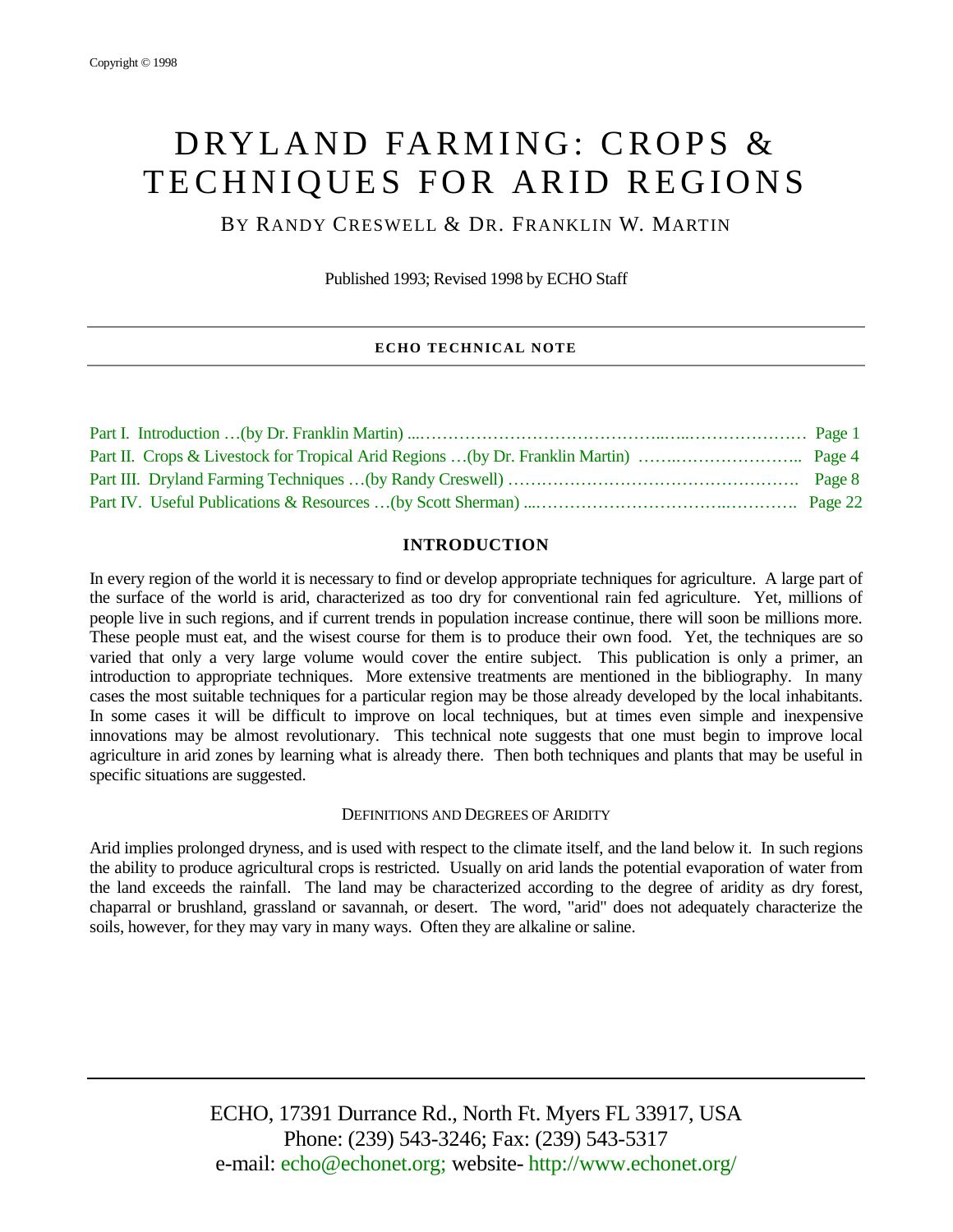Several degrees of dryness must be recognized. The first is where the dry climate is modified by seasonal rainy seasons. In such a region it might be possible to produce a wide range of annual crops during the short rainy season, enough to sustain animals and feed mankind, although few food or feed trees might be feasible without special techniques.

The second situation is a year round aridity, sometimes modified by light or irregular rains, which might make production of crops impossible.

The third situation is where water is brought in by wells, canals, or other means so that normal agriculture can exist, in spite of the aridity of the climate. This primer concerns the first two situations, but not the third. There are techniques suitable for all arid regions.

## PRINCIPAL ARID REGIONS OF THE WORLD

The arid regions of the world are often very extensive, but in the tropics it is common, even on a small island, to find arid regions not far from regions of abundant rainfall. Some of the larger arid regions are:

| North America         | Africa                    |
|-----------------------|---------------------------|
| Much of Western USA   | The Sahara Desert         |
| The Sonora Desert     | The Sahel                 |
|                       | The Kalahari Desert       |
| Central America       | East Africa               |
| The Pacific Coast     |                           |
| South America         | Asia                      |
| The Atacama Desert    | The Middle East           |
| The Serrano of Brazil | The Indian or Thar Desert |
|                       | The Namub Desert          |
| Australia             | The Karakum Desert        |
| The Central Deserts   | The Gobi Desert           |

However, while the above mentioned regions may constitute the most arid regions, nevertheless, there are many more areas, large and small, where aridity is a problem.

#### PRINCIPLE PROBLEMS OF AGRICULTURE IN ARID REGIONS

## *Water*

Water is absolutely necessary for all plant and animal life. Plants have evolved that are capable of living and reproducing in semi arid, arid, and even desert regions. However, as aridity increases, fewer and fewer species are adapted, and the potential biomass is reduced.

Plants are adapted to aridity by several mechanisms. There are plants with a short life cycle that can germinate, grow, and produce during a very short period of available moisture. There are plants with deep or extensive root systems which have the ability to gather water over a wide area. There are plants which store up water in their tissues and release it very slowly. There are plants that are protected from water loss by wax or other impediments. There are plants with very small or narrow leaves, thus reducing water loss. There are plants in which the tissues themselves can withstand much desiccation without dying. Crop plants in arid regions may have any or a combination of such mechanisms.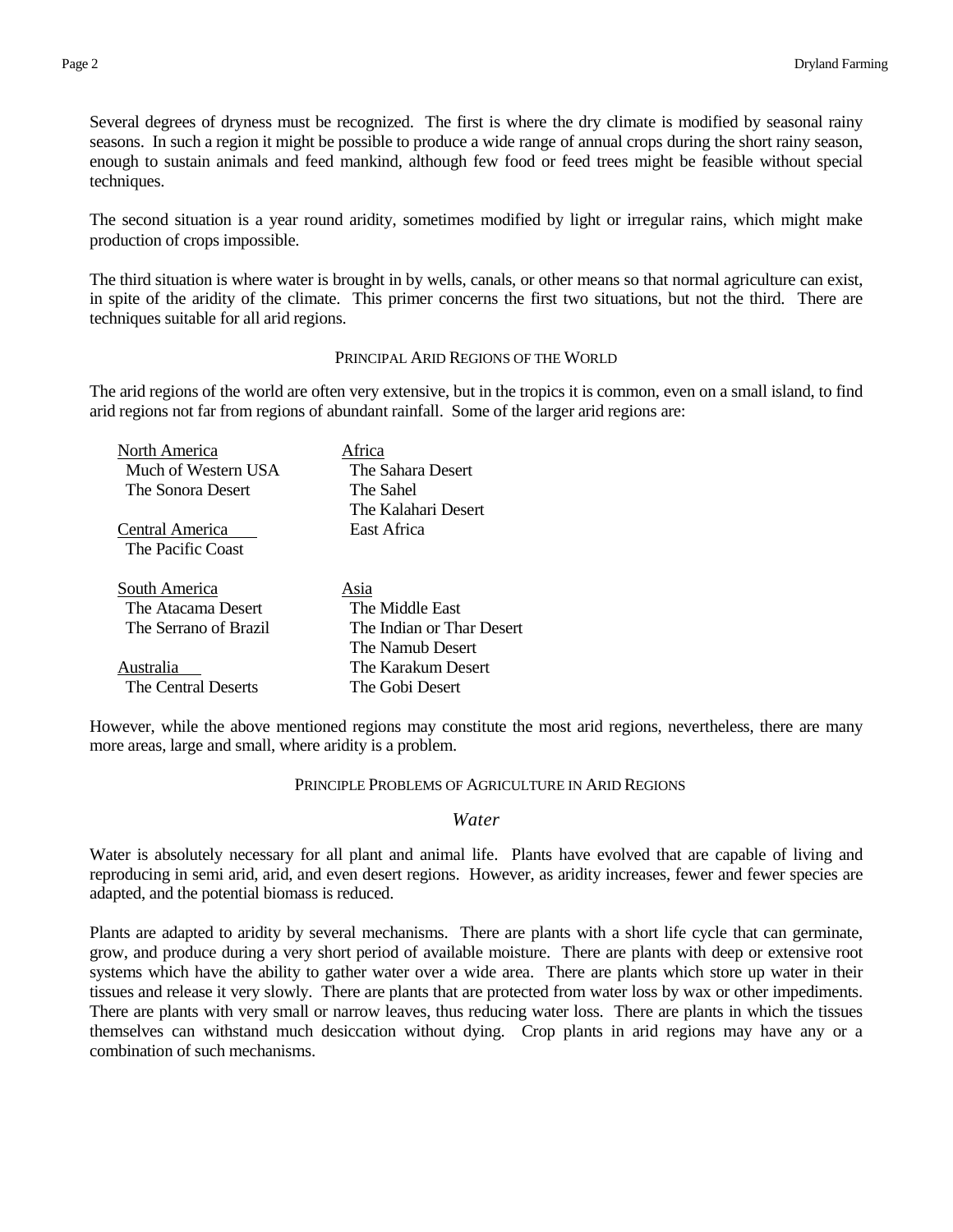Water that falls in arid regions may be of little use for crop plants because the amount is too small to penetrate the soil sufficiently, or it may run through a porous soil too quickly, or it may run off too quickly. Furthermore, weedy species may be so adept at utilizing scarce water that they rob the water from crops. On the other hand, some soils can store water so efficiently that is possible to grow crops in such soils over an extensive period of drought.

Water from rivers, lakes and wells in arid regions may have problems of quality, especially the presence of excess minerals. The use of irrigation water might lead to the accumulation of salts in the soil resulting in alkalinity or salinity, which might then limit crop production. The removal of salt from the soil is very difficult.

In all arid regions a major challenge is to manage water appropriately. The purpose of such management is to obtain water, to conserve it, to use it efficiently, and to avoid damage to the soil.

# *Heat and Wind*

The major effects of heat and wind are to increase the rate of evaporation of water, and thus to increase the effects of aridity. Wind may also cause mechanical damage to crops. Both are combated by changing the microclimate. The effects of winds can be reduced by windbreaks (lines of trees perpendicular to the direction of prevailing winds). Some useful tall species are tamarisk, casuarina, and eucalyptus. A windbreak can consist of trees and other plants of varying height. As a general rule, a windbreak is effective over an area two and a half times the height of the tree. One must remember, however, that a windbreak may also rob crops of light, water and nutrients. Thus, the advantages of a windbreak must be weighed against the disadvantages in any particular environment. Windbreaks can also be constructed of non-living materials, which are likely to be expensive.

Heat is received principally from the sun and can be reduced by shading. But, shading also reduces the yields of plants. A light shade such as that below a coconut planting or a protective screen or lathwork can be useful in reducing heat and retaining moisture, with only a minimum loss of yield.

# *Soils*

Soils of the arid tropics are highly variable, as they are in any climate. Nevertheless, it is possible to make some generalizations about such soils. Because of the low rainfall and consequently reduced plant growth, organic material is produced slowly. Yet, again because of low rainfall, it may be broken down slowly as well. The amount of organic material in the soil, and thus the potential fertility, is likely to be high in semi-arid zones, low in deserts.

Because of low rainfall in desert soils minerals derived from breakdown of rocks are not leached from the soil. In some cases where the soil is periodically flooded or irrigated the soil might be saline as well. Such soils support few crops.

Soils of the semi-arid and arid zones might support few plants on the surface, but a good part of the biomass might be in the soil itself as roots. Shrubby desert plants often have very hard woody roots that may be a physical barrier to agriculture.

# *Disease and Pest Problems*

Arid regions have their fair share of disease and pest problems. However, these may often be quite different from those of wetter regions. Nematodes are often a severe problem in sandy soils. No general rules are useful, and indeed, agriculture anticipates diseases and pests, and their parasites as well.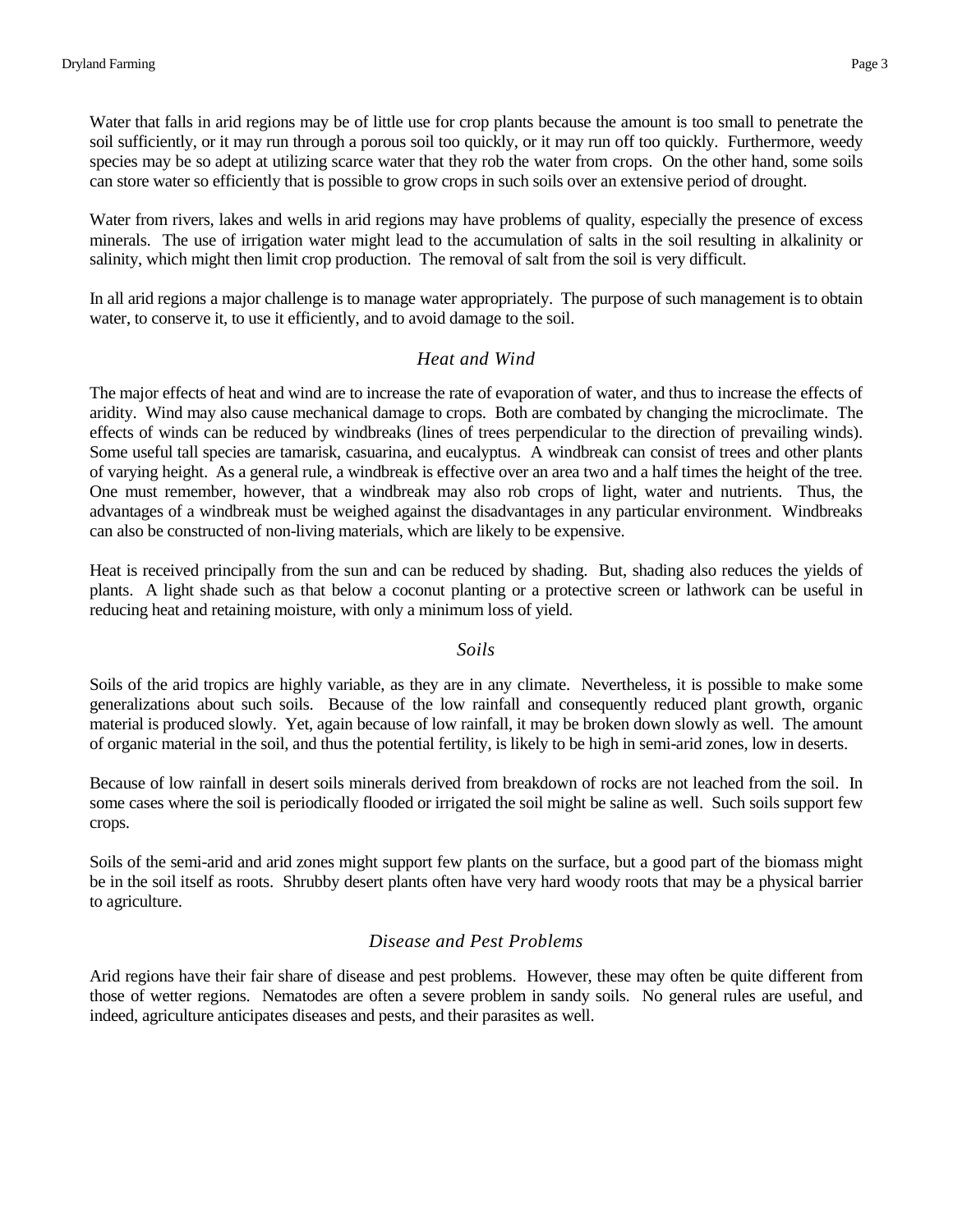# **CROPS & LIVESTOCK FOR TROPICAL ARID REGIONS**

## FOOD & NON-FOOD PLANTS

<span id="page-3-0"></span>Crop plants for arid regions are those that survive and produce in spite of aridity. However, in almost all of these crops, seeds must be germinated or cuttings must be rooted under conditions of almost normal water availability. Therefore, when one speaks of tolerance of dry conditions one is talking mostly about the drought tolerance of the growing or mature plant. In the following tables food and feed crops as well as crops of other uses, and other plants that are useful in arid regions are considered. These plants vary in ability to tolerate aridity and in yields under arid conditions. Choosing the right crops for arid regions might involve considerable experimentation in a particular region, and, in fact, the development of suitable production systems might require years. This should come as no surprise. Native systems, as crude as they may appear, usually represent the accumulated wisdom of centuries of experimentation. If this is so, how can one hope to make an improvement? The answer is often in the introduction of species or varieties unknown in the region in question. In other cases it is related to the introduction of new technology developed in other regions. Fortunately, such new technology is now available (see literature).

| Table 1. FOOD PLANTS FOR DRY REGIONS<br>OF<br>THE<br><b>TROPICS.</b> |                         |                            |  |  |
|----------------------------------------------------------------------|-------------------------|----------------------------|--|--|
| Scientific Name                                                      | <b>Common Name</b>      | Degree Of<br>Tolerance*    |  |  |
|                                                                      | <b>CEREAL GRAINS</b>    |                            |  |  |
| Zea mays                                                             | Corn                    | 1.0                        |  |  |
| Sorghum bicolor                                                      | Sorghum                 | 1.5                        |  |  |
| Pennesitum americanum                                                | Pearl Millet            | 2.5                        |  |  |
|                                                                      | <b>GRAIN LEGUMES</b>    |                            |  |  |
| Phaseolus vulgaris                                                   | Common Bean             | $\mathbf{1}$               |  |  |
| Vigna unguiculata                                                    | Cowpea                  | 1.5                        |  |  |
| Cajanus cajan                                                        | Pigeon Pea              | 2.0                        |  |  |
| Dolichos lablab                                                      | Lablab Bean             | 2.5                        |  |  |
| Vigna radiata                                                        | Mung Bean               | $\overline{c}$             |  |  |
| Phaseolus acutifolius                                                | Tepary Bean             | 2.5                        |  |  |
| Vigna aconitifolius                                                  | Mat Bean                | 2.5                        |  |  |
| Tylosema esculentum                                                  | Marama Bean             | 3                          |  |  |
|                                                                      | <b>LEAFY VEGETABLES</b> |                            |  |  |
| Symphytum officinale                                                 | Comfrey                 | 1                          |  |  |
| Manihot esculenta                                                    | Cassava                 | 1                          |  |  |
| Cnidoscolus chayamansa                                               | Chaya                   | $\overline{c}$             |  |  |
| Moringa oleifera                                                     | Horseradish Tree        | $\overline{c}$             |  |  |
| Leucaena leucocephala                                                | Leucaena                | 2.5                        |  |  |
|                                                                      | <b>ROOT CROPS</b>       |                            |  |  |
| Dioscorea rotundata                                                  | White Yam               | 1                          |  |  |
| Manihot esculenta                                                    | Cassava                 | 2.0                        |  |  |
| Sphenostylis stenocarpa                                              | African Yam Bean        | $\mathfrak{D}$             |  |  |
|                                                                      | <b>FRUIT VEGETABLES</b> | $\mathbf{1}$               |  |  |
| Citrullus lanatus                                                    | Watermelon              |                            |  |  |
| Cucurbita mixta                                                      | Mixta Squash            | 1.5                        |  |  |
| Abelmoschus esculentus                                               | Okra                    | 1.5                        |  |  |
| <b>MISCELLANEOUS VEGETABLES</b>                                      |                         |                            |  |  |
| Cynara scolymus                                                      | Globe Artichoke         | 1                          |  |  |
| Table 1. FOOD PLANTS FOR DRY REGIONS OF THE<br>TROPICS, continued.   |                         |                            |  |  |
| <b>Scientific Name</b>                                               | <b>Common Name</b>      | Degree<br>Of<br>Tolerance* |  |  |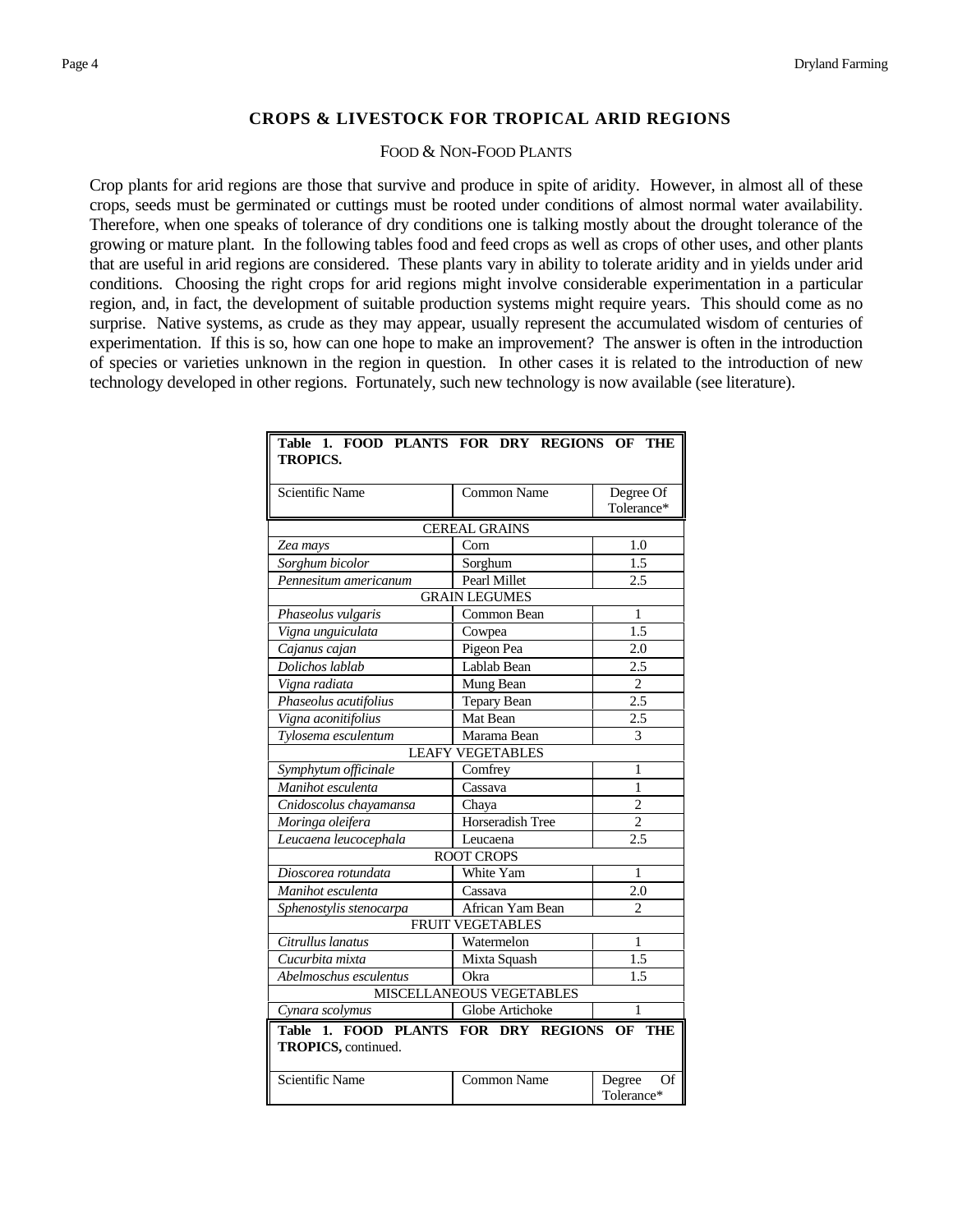| <b>FRUIT TREES</b>       |                   |                |  |  |  |
|--------------------------|-------------------|----------------|--|--|--|
| Carica papaya            | Papaya            | 1              |  |  |  |
| Pouteria campechiana     | Canistel          | 1              |  |  |  |
| Psidium guyava           | Guava             |                |  |  |  |
| Spondias cytherea        | Golden Apple      | 1              |  |  |  |
| Olea europaea            | Olive             | 1.5            |  |  |  |
| Tamarindus indica        | Tamarind          | 1.5            |  |  |  |
| Zizyphus jujuba          | Jujube            | 1.5            |  |  |  |
| Carissa carandus         | Karanda           | $\overline{c}$ |  |  |  |
| Dovyalis abyssinica      | Dove Plum         | $\mathfrak{D}$ |  |  |  |
| Punica granatum          | Pomegranite       | $\overline{c}$ |  |  |  |
| Anacardium occidentale   | Cashew            | 2.5            |  |  |  |
| Opuntia sps.             | Prickly Pear      | 2.5            |  |  |  |
| Phoenix dactylifera      | Date              | 3              |  |  |  |
|                          | <b>OIL PLANTS</b> |                |  |  |  |
| Pentaclethra macrophylla | Owala Oil         | 1              |  |  |  |
| Helianthus annuus        | Sunflower         |                |  |  |  |
| Butyrospermum paradoxum  | Shea Butter       | $\overline{c}$ |  |  |  |
| <b>MISCELLANEOUS</b>     |                   |                |  |  |  |
| Catha edulis             | Khat              | $\overline{c}$ |  |  |  |

Rated from 0 (no tolerance) to 3 (high tolerance)

| Table 2. NON-FOOD PLANTS FOR ARID REGIONS. |                       |                |  |  |
|--------------------------------------------|-----------------------|----------------|--|--|
| Scientific Name                            | <b>Common Name</b>    | Degree of      |  |  |
|                                            |                       | Tolerance*     |  |  |
|                                            | <b>FEED LEGUMES</b>   |                |  |  |
| Gliricidia sepium                          | Mother of Cacao       | 1              |  |  |
| Ceratonia siliqua                          | St. John's Bread      | 1.5            |  |  |
| Prosopsis sps.                             | Mesquite              | 2.0            |  |  |
| Leucaena leucacephala                      | Leucaena              | 2.0            |  |  |
| Acacia albida                              | Apple Ring Acacia     | 2.5            |  |  |
| Acacia tortilis                            | Umbrella thorn        | 2.5            |  |  |
| Parkinsonia aculeata                       | Jerusalem Thorn       | 3.0            |  |  |
|                                            | <b>FEED GRASSES</b>   |                |  |  |
| Cynodon dactylon                           | <b>Bermuda Grass</b>  | 1              |  |  |
| Digitaria decumbens                        | Pangola Grass         | 1              |  |  |
| Sorghum sudanense                          | Sudan                 | 1              |  |  |
|                                            | <b>FIBER PLANTS</b>   |                |  |  |
| Gossypium barbadense                       | Sea Island Cotton     | 1              |  |  |
| Agave fourcroydes                          | Henequen              | $\overline{2}$ |  |  |
| Agave sisalana                             | <b>Sisal</b>          | 2.5            |  |  |
| <b>TIMBER PLANTS</b>                       |                       |                |  |  |
| Swietenia mahogoni                         | Mahogany              | 1              |  |  |
| Acacia tortilis                            | <b>Umbrella</b> Thorn |                |  |  |
| PLANTS FOR ALLEY CROPPING                  |                       |                |  |  |
| Gliricidium sepium                         | Madre de Cacao        | 1              |  |  |
| Pigeon Pea<br>Cajanus cajan                |                       | 1              |  |  |
| Leucaena leucacephala<br>1.5<br>Leucaene   |                       |                |  |  |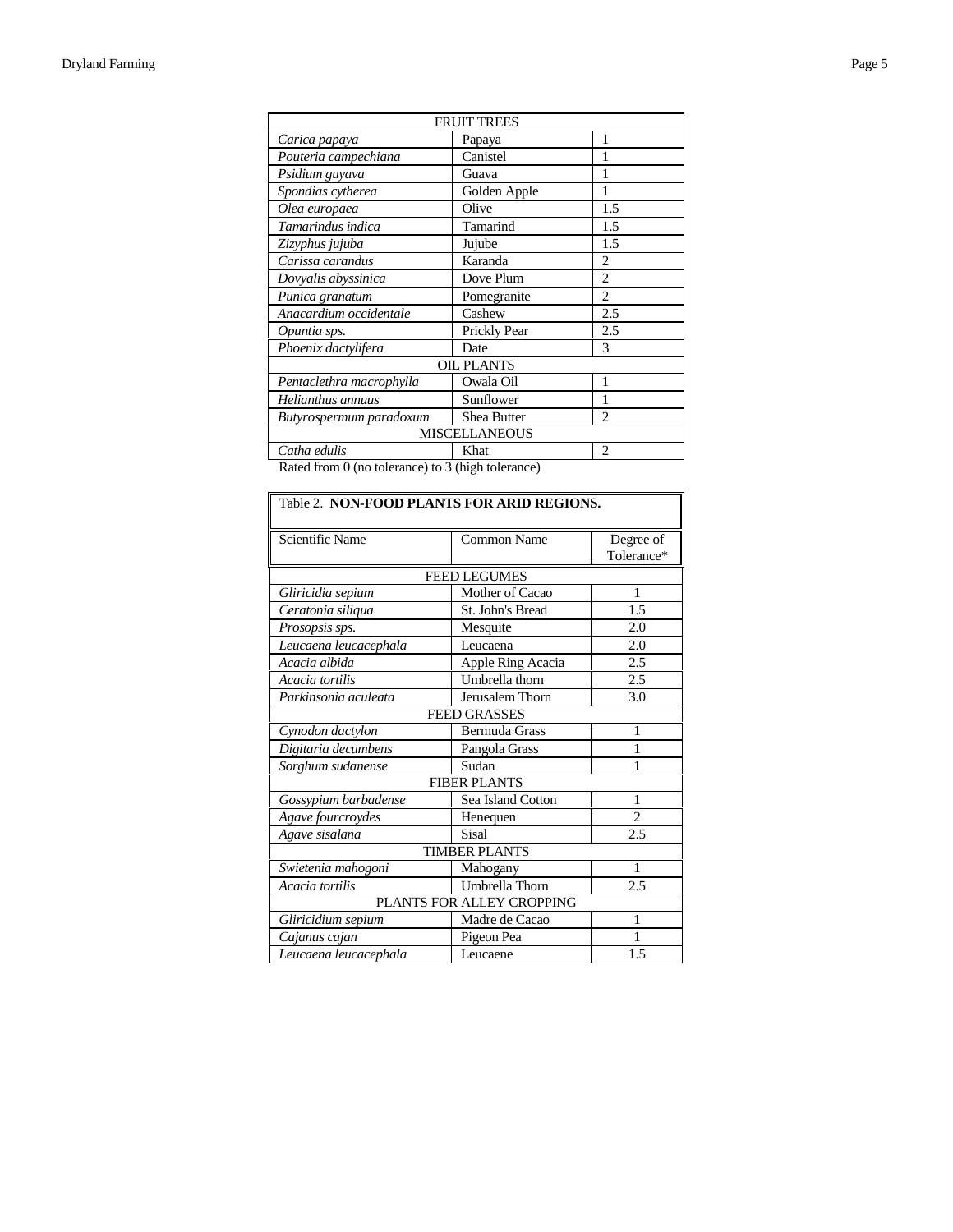| Table 2. NON-FOOD PLANTS FOR ARID REGIONS, continued. |                         |                               |  |  |
|-------------------------------------------------------|-------------------------|-------------------------------|--|--|
| Scientific Name                                       | Degree of<br>Tolerance* |                               |  |  |
|                                                       | <b>GROUND COVER</b>     |                               |  |  |
| Dolichos lablab                                       | Lablab Bean             | $\mathfrak{D}_{\mathfrak{p}}$ |  |  |
| Canavalia ensiformis<br>Jack Bean                     |                         |                               |  |  |
|                                                       | <b>WINDBREAK</b>        |                               |  |  |
| Casuarina spp.                                        | Casuarina               | $\mathfrak{D}_{\mathfrak{p}}$ |  |  |
| <i>Eucalyptus</i> spp.                                | Eucalyptus              | 1.5                           |  |  |
| Tamarisk spp.                                         | Tamarisk                | 2.5                           |  |  |
| <b>LIVING FENCE</b>                                   |                         |                               |  |  |
| Gliricidia sepium                                     | Mother of Cacao         | 1.5                           |  |  |
| Bursera simaruba                                      | Gumbolimbo              | 1.5                           |  |  |
| Acacia nylotica                                       | <b>Babul Acacia</b>     | 2.5                           |  |  |
| 3<br>Euphorbia tirucali<br>Pencil Euphorbia           |                         |                               |  |  |

Rated from 0 (no tolerance) to 3 (high tolerance)

#### ANIMALS FOR DRY REGIONS OF THE TROPICS

In dry regions of the tropics where agriculture is always difficult, animals are frequently more capable of utilizing the often abundant plants that are available, and often can be fed with crop residues. While some feed crops are given in Table 2, the most important feeds in many regions will be those which grow by themselves, naturally and untended. Sometimes improvement of this natural fodder by fertilizing, watering, or selected weeding may be the best solution to increasing the yield of animal feed. In addition, as elsewhere, appropriate care of animals is necessary, and even very poor herdsmen are often skilled in raising animals.

Animals on the farm can be used for a wide variety of purposes. In addition to excellent food in the form of eggs, milk and meat, animals serve as beasts of burden, and can be trained to handle difficult jobs on the farm. The dung is a useful resource for crop production but is also used in plastering walls and floors, and when dry, as fuel. Animal wool, hair, or fur can be used in bedding and clothing.

## *Principal Animals and their Characteristics*

Cattle. In many arid regions the production of cattle might be the best way to make use of land. Cattle feed principally on grasses, but also benefit from legumes. They are much less apt to graze or brouse on shrubs than goats. They are very adept at finding something useful to eat on grasslands, even during the dry season. Cattle may be used for milk, for meat, for farm labor, and for their hides and other by-products. There are many breeds of cattle, often used for a single purpose, or at times serving for two or more principal purposes, and some of these will be much more adapted to a given situation than others. Choosing the appropriate breed or strain of cattle will always be important.

The carrying capacity of land, the number of cattle (or, other animals that can be raised on it), will vary widely, and can determine the success or failure of a given venture. Cattle may graze in open range or fenced pastures, but in either case, rotation is necessary in order to not destroy the future potential of the grazing area. Improvement of the grazing area can be achieved by the introduction of new grasses or legumes, by fertilization, occasionally by fire (a risky process), by killing poisonous plants, and by eliminating brush and some trees. Some breeds will gain more on a given pasture than others.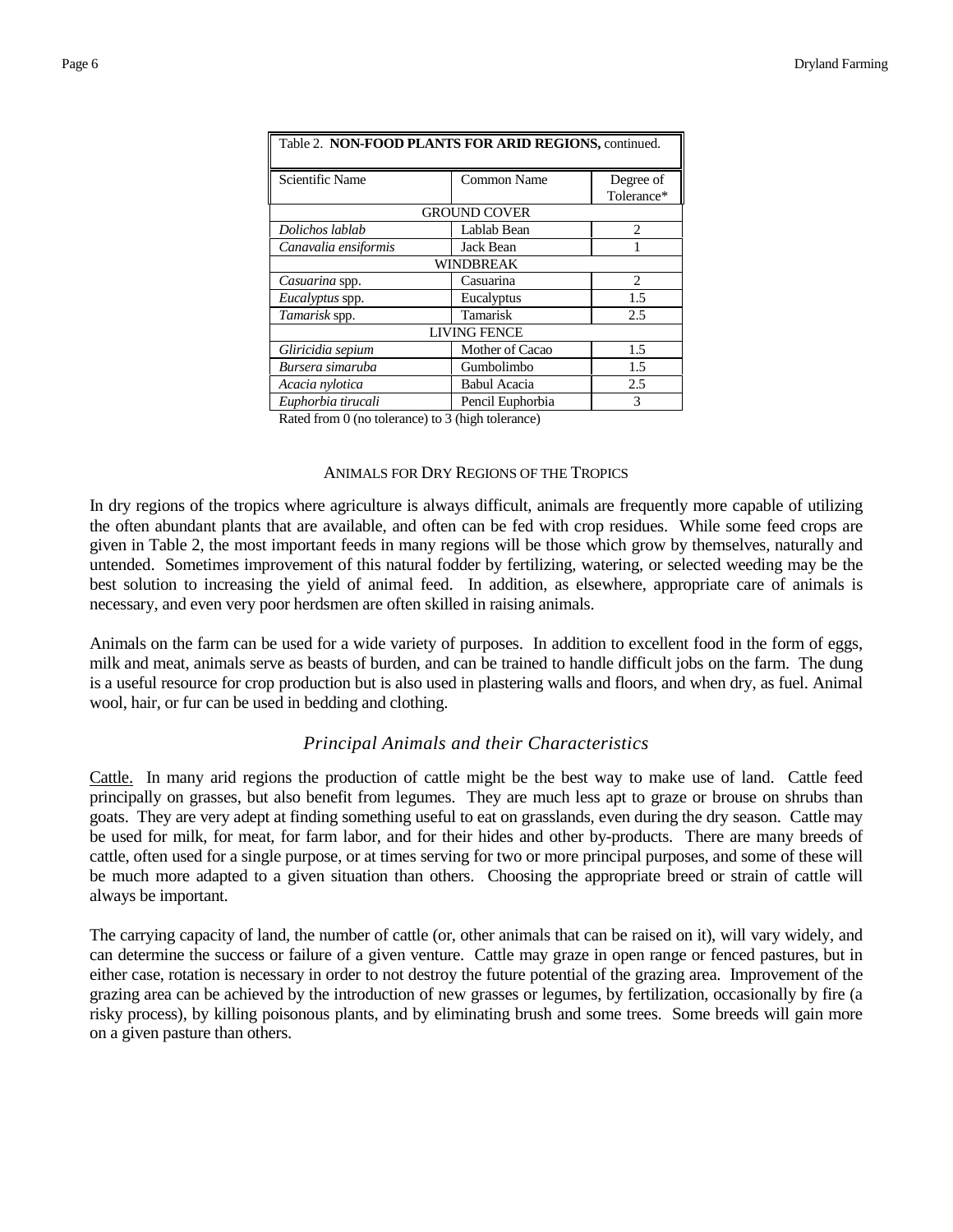Since cattle raising is a capital intensive effort (for, even the cattle represent considerable capital), a great deal of investigation and local knowledge is desirable before embarking on such an enterprise. On the other hand, raising the family cow is possible almost everywhere and can be the foundation of success on the small farm.

Goats. Goats, because of their size, are often called the poor man's cow, and may be produced for about the same purposes as cattle. Goats are often grazed on open range in arid regions. They are browsers (nibble at many kinds of plants), and sometimes are better adapted to production of useful meat than are cattle, especially in heavy shrubland. While goats may be raised for milk, the really fine milk varieties are seldom well adapted in the tropics.

Sheep. In addition to the wool-bearing sheep of the temperate zone, there exist hairy sheep much better adapted to the tropics. In addition to their value in producing meat, such sheep are often used to control weeds in orchards, and thus constitute a profit producing biological control.

Burros. The small donkey of the drylands of the world is supremely adapted to living off the browse and meager feed often available, and for its size is surprisingly strong and a magnificent beast of burden. Not to be laughed at, the burro can easily be adapted to useful roles on the farm, including basic transportation and pulling carts.

Camels. This species is best adapted to very dry areas where agriculture is very limited.

The choice of animals for the farm in the arid tropics, and the techniques used to raise such animals are very important, and vary considerably from one region to another.

# *Feed Crops*

No element in the production of animals is more important than feed, unless, of course, it is adaptation. Farmers in a given region may be quite conscious of acceptable treatments in care and breeding of their animals. They may not be aware of the progress that could be made by improvement of feeds, even though such advice may be available through local agricultural experiment stations, extension services, or the department of agriculture. A first step in improving animal production should be to learn how farmers are feeding animals, and the second step is to learn what feeding practices are recommended. A third possible step, much more difficult, is to learn the feeding practices of areas of similar soils and climates.

Dry season feeds. A major problem in the production of animals is what to feed them during the dry season. An efficient production system includes working out and solving this problem in advance. Some of the potential solutions include: dry season irrigation of pastures; restricted grazing of pastures during wet seasons, so that feed will remain for the dry season; harvest and storage of wet feed as silage; harvest and storage of dry feed as hay, or as seed, in the case of grain crops; and migration to more productive areas.

One of the most useful possibilities for increasing amount of dry season feed is the use of crop residues. The value of such residues as feed varies, and sometimes other substances are added to enhance palatability or nutritive value. In a well-managed agricultural enterprise of any kind, it will be useful to look for such potential used of residues.

Still a further solution to the problem of dry season feed shortage is to reduce the size of the herd as the dry season approaches. The frequent practice of letting animals go hungry cannot be recommended as good husbandry.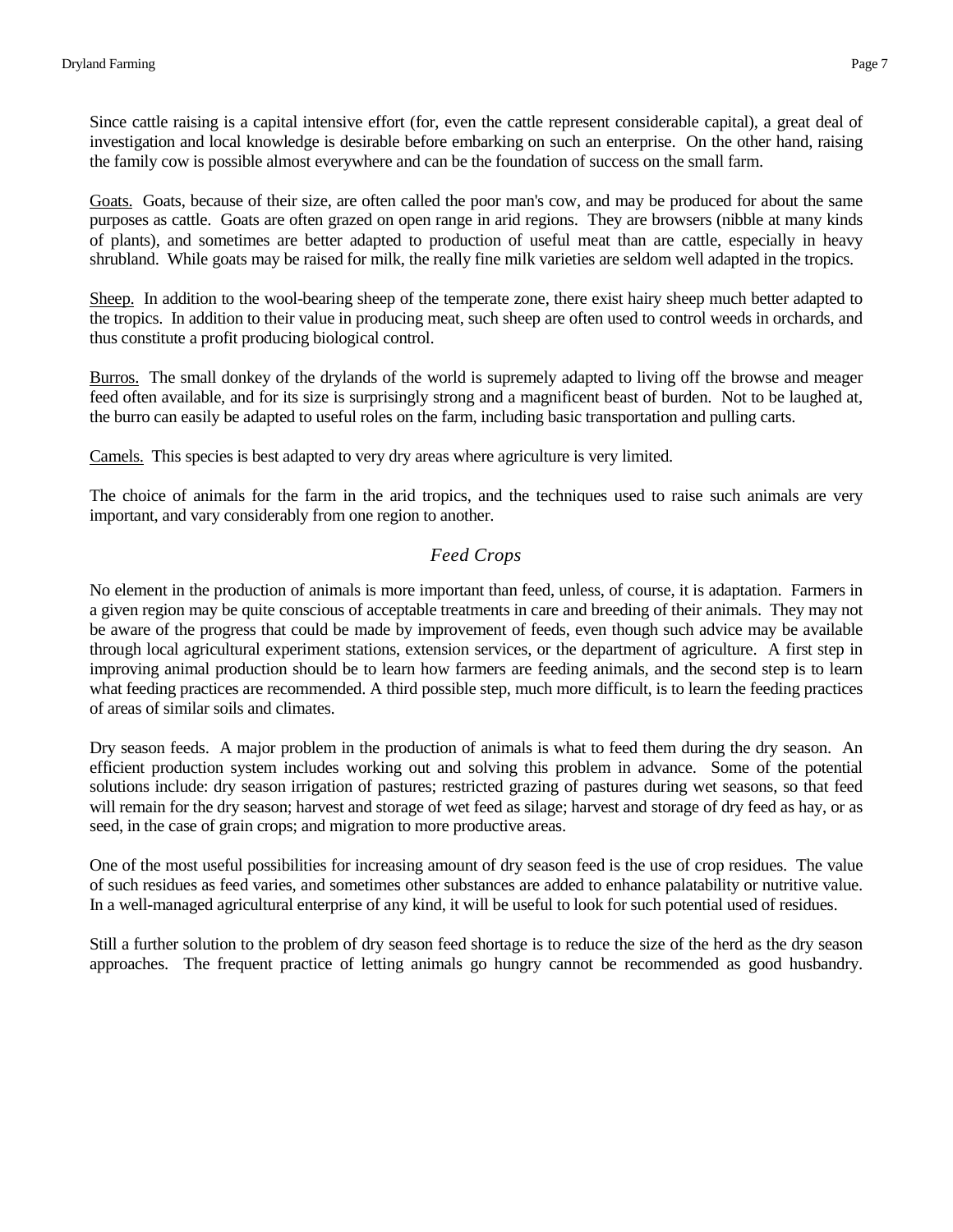<span id="page-7-0"></span>Dryland Farming techniques

Dry Farming is the profitable production of crops, without irrigation, of land with a low average or highly variable rainfall.

- Farm practices must conserve and utilize the available rainfall to the fullest extent. To obtain maximum storage of moisture under any rainfall condition, the soil must absorb as much water as possible when it rains and losses by evaporation or transpiration must be kept to a minimum.
- Ouick maturing, drought resistant crops must be grown.
- Rainfall must be greater than 10 inches per year (250 mm).
- Wind and heat must not cause excessive evaporation at critical stages of plant growth.
- Soil should be deep (preferably 10 feet 3 meters) with no clay, sand, or gravel seams to interfere with capillary movement of water. The minimum feasible soil depth is 18 inches (450 mm) but water storage capability and drought resistance increases with increasing soil depth.

# **Dryland Farming Techniques**

# *Increase Water Absorption*

Prevent a Crust at the Soil Surface. Probably the greatest deterrent to a high rate of water absorption is the tendency for soils to puddle at the surface and form a seal or crust against water intake. The beating action of raindrops tends to break down clods and disperse the soil.

- By tillage, create a rough, cloddy surface which lengthens the time necessary for the rain to break down the clods and seal the surface. For seed bed preparation in general, small seeds should have a finer, mellower bed than large seeds.
- After harvest, create a stubble mulch on the surface. Such material not only prevents raindrops from impinging directly on the soil, but impedes the flow of water down the slope, increasing absorption time.

Reduce the Runoff of Water. To the extent that waterlogging is not a problem, the runoff of water and its attendant erosion must be stopped.

- Cropland should be as level as possible.
- All tillage and plantings must run across (or perpendicular to) the slope of the land. Such ridges will impede the downward movement of water.
- For every two feet of vertical drop or 250 feet of horizontal run, the field should either have bunds or contour strips (details of these practices are discussed later).

# *Reducing the Loss of Soil Moisture*

Reducing Soil Evaporation. Water in the soil exists as a continuous film surrounding each grain. As water near the surface evaporates, water is drawn up from below to replace it, thinning the film. When it becomes too thin for plant roots to absorb, wilting occurs.

- Shelter belts of trees or shrubs reduce wind speeds and cast shadows which can reduce evaporation 10 to 30 percent by itself and also reduce wind erosion.
- Mulching reduces the surface speeds of wind and reduces soil temperatures.
- Shallow tilling can create a dirt mulch 2 to 3 inches deep which dries out easily but is discontinuous from the subsurface water, preventing further loss. Tillage must be repeated after each rain to restore the discontinuity. This is most workable where rainfall occurs in a few major rainfalls with relatively long intervals in between.

Reducing Transpiration. All growing plants extract water form the soil and evaporate it from their leaves and stems in a process known as transpiration.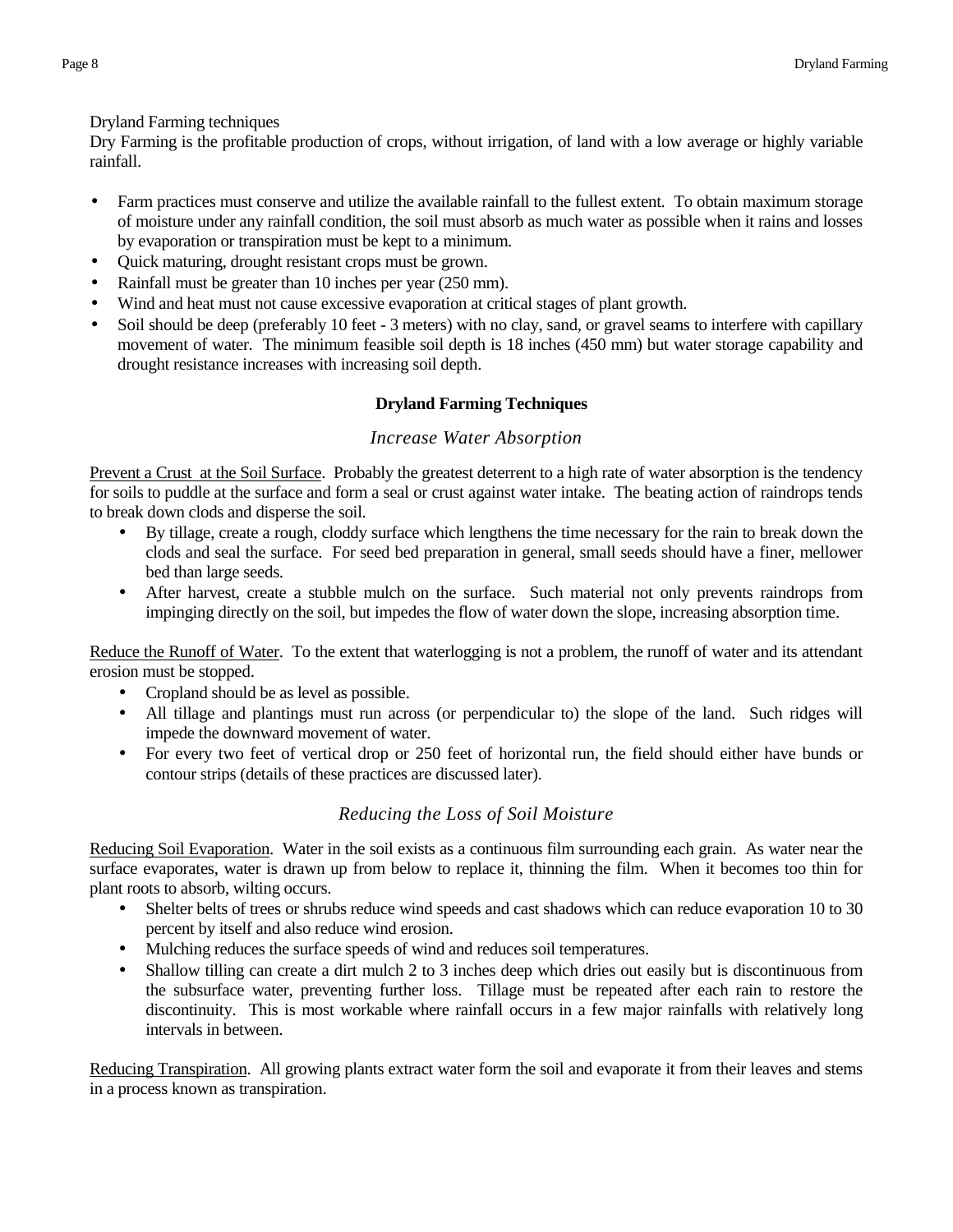- Weeds compete not only for soil nutrients, but water as well and so their control is critical.
- Selection of crop is significant as well. Dwarf varieties have less surface and so lose less water. Some plants close their stomas when it is hot, reducing their water loss. Others, like corn, curl their leaves during hot afternoon and open them at night, effectively changing their surface area in response to conditions.
- In dry farming, the number and spacing of plants is reduced so that fewer plants compete for soil moisture. The exception to this occurs when allowances for insect, bird, and rodent loss must be made at planting.
- Where rainfall is frequently marginal to insufficient, drought "insurance" can be obtained by clear fallowing a sufficient area. An area clear of growing vegetation with a properly maintained stubble and soil mulch can retain 20 to 70 percent of the precipitation received until the next year. Where 5 to 6 acres each year per family have been so set aside in India, the specter of famine due to drought has been eliminated.
- Post harvest tillage will create stubble and dirt mulches and destroy weeds before the onset of the dry season.

# *Dry Farming Practices*

Dry farming builds upon a knowledge of general agriculture but carries out its practices in the light of the significant probability that this year or next will be a drought. The following agriculture practices are discussed with this background.

Bunding. The first essential step in dry farming is bunding. The land is surveyed and level contours determined every hundred feet. For unusual slopes, it is recommended that for every fall of two feet, a bund 18 to 24 inches in height be constructed. Even when land is fairly flat, a 12 inch high bund every 250 feet is still found useful. Excess storm water is released by constructing periodic waste weirs with a sill of one-half bund height. This will retain water and minimize the loss of topsoil.

In order to make the bunds, land must be marked by the surveyor with bund lines. A few feet on either side of it, the land should be plowed and harrowed. The bund former should be worked along the bund twice, side by side, leaving a furrow in between. This furrow in the middle should be filled in with soil from the plowed portions on both sides, by means of a scraper. The outlets or "waste weirs" should be constructed of stones.

The natural drainage of the area must not be completely stopped but should be controlled by providing suitable outlets for excess storm water to pass gradually, without carrying much silt with it, and after fully saturating the soil and subsoil. The major natural drains in each village area or watershed must be properly maintained so that all fields have some outlet for the extra storm water.

Strip Cropping. Strip cropping is a technique that serves to control erosion and increase water absorption thereby maintaining soil fertility and plant response. In effect, it employs several good farming practices such as crop rotation, contour cultivation, stubble mulching, etc. By growing in alternating strips crops that permit erosion and exposure of soil and crops that inhibit these actions, several functions are performed:

- Slope length is maintained.
- Movement of runoff water is checked.
- Runoff water is desilted.
- Absorption of rainwater by soil is increased.
- Dense foliage of the erosion resisting crop prevents rain from beating directly on the soil surface.

Strips are, of course, planted perpendicular to either the slope of the land or the prevailing wind direction, according to whether water or wind presents the more serious erosion potential. Additionally, crops which do not resist erosion should be rotated with crops which do. Research has shown that:

- A normal seed rate of groundnut (peanut) is an efficient and suitable crop for checking erosion.
- The normal seed rate of leguminous crops other than groundnut does not provide sufficiently dense canopy to prevent raindrops from beating the soil surface; is should be raised to three times the normal seed rate.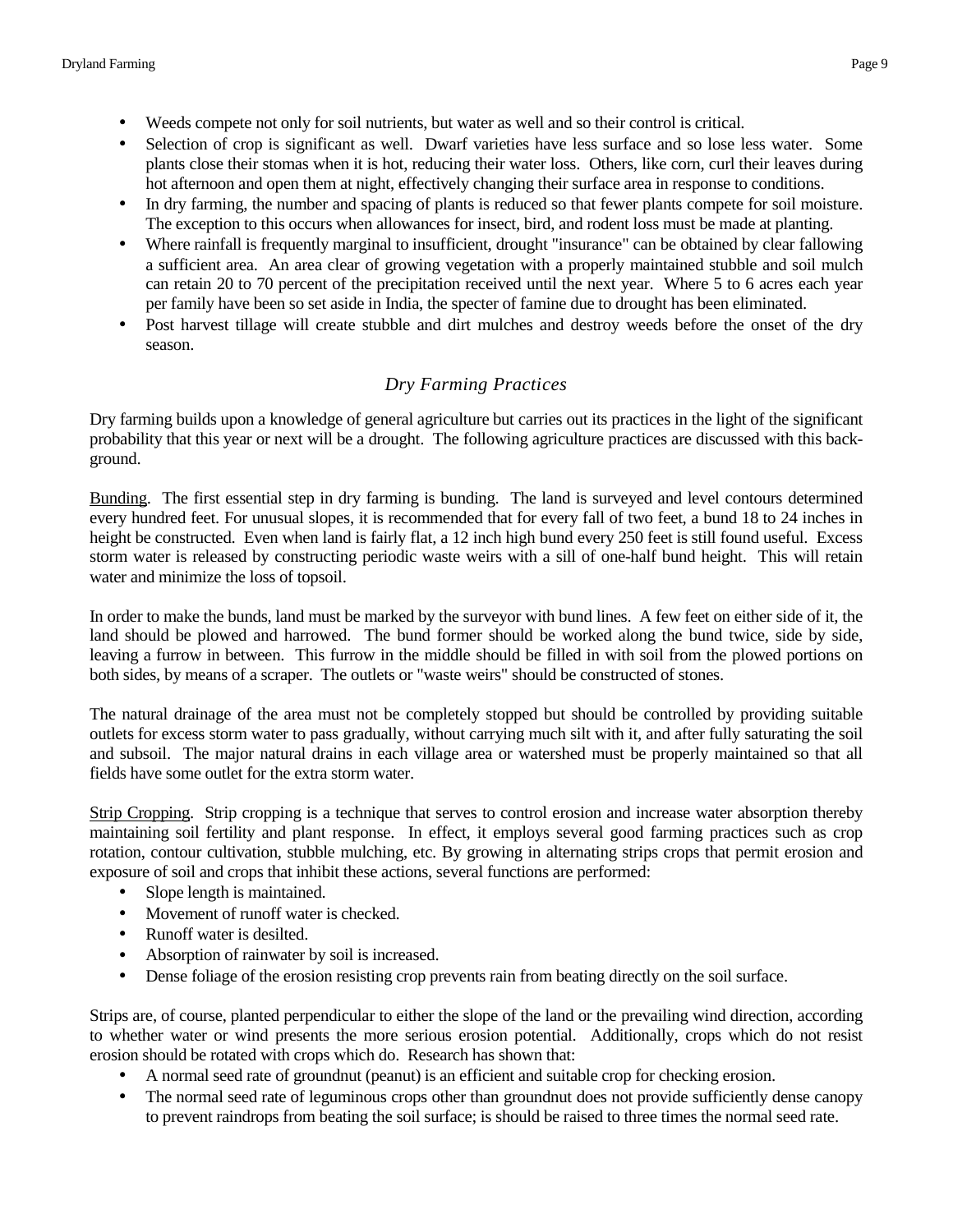• On the average, the most effective width of contour strips for cereals such as sorghum and millet is 72 feet and for the intervening legume, 24 feet. As slopes vary, so do the optimum strip widths, as shown below:

| Table 3. OPTIMUM STRIP WIDTHS. |                                             |                                            |  |  |  |  |
|--------------------------------|---------------------------------------------|--------------------------------------------|--|--|--|--|
| Slope                          | Width Of Erosion<br><b>Permitting Crops</b> | Width Of Erosion<br><b>Resisting Crops</b> |  |  |  |  |
| 1\% and below                  | $150$ feet                                  | 30 feet                                    |  |  |  |  |
| 1\% to 2\%                     | 80 feet                                     | 20 feet                                    |  |  |  |  |
| 2\% to 3\%                     | 45 feet                                     | 15 feet                                    |  |  |  |  |
| 3% to 5%                       | 20 feet                                     | 10 feet                                    |  |  |  |  |
| greater than 5%                | 10 feet                                     | 10 feet                                    |  |  |  |  |

Summer Fallow. All of the principles of water conservation and utilization pertaining to dry-farming will not make a crop grow if sufficient rain does not fall. Where the soil depth exceeds 18 inches (450 mm), however, it has been shown that it is possible to store water as soil moisture from one year to the next by the use of proper summer fallow techniques. With a soil depth of 10 to 15 feet, up to 75% of the incident water may be retained though 20% to 40% is more normal. Thus, in an area that averages sufficient rainfall for crop growth, it will be rare that the sum of the stored water and incident water will not be sufficient for crop production. Where families in India have faithfully set aside 5 to 6 acres for summer fallow each year, drought-induced famine has been virtually eliminated.

The partial loss of a crop in the year of fallow is offset to a great extent by a very much increased yield in the year of cropping. Such increased yield in a year of failure of the general crop in the surrounding areas, has a far greater value than a normal crop of a good season.

In order to accomplish this objective, the soil must be loose and permeable to soak up the rainfall and the dirt/stubble and mulch must be maintained to minimize evaporation. The land is worked with a tine-cultivator followed by occasional harrowing, particularly after rainfall, and weeds (which use as much or more water as crops) must not be allowed to grow. Though this expenditure on cultivation is relatively small, neglecting to provide the surface mulch at any time may cause more moisture to evaporate in a few, hot days than would fall during the whole season.

Experience has shown that where rainfall is 10 to 15 inches per year (250 to 375 mm/yr.) a clear fallow every other year is necessary and, at 15 to 20 inches per year (375 to 500 mm/yr.), every third year.

Mulches. Water easily enters porous soil and, as it seeps downward, becomes absorbed as films of water around the soil grains. These films form a continuous column of water to the surface of the soil. The film tends to remain the same thickness around all the soil grains with which it is in contact. This film of water in the soil is known as the capillary water and is the source of water for the plants.

The sun, wind, and dry air will cause evaporation at the surface, thus reducing the thickness of the film at the surface. The thicker films in the subsoil will rise to equalize the distribution again. This will continue until the films are so thin that the plant roots can draw no further moisture from them. The result is drought.

**Stubble mulching** aims at disrupting the soil drying process by protecting the soil surface at all times, either with a growing crop or with crop residues left on the surface during fallows. To be effective, at least one ton per hectare must cover the surface, and the maximum benefit per unit residue is obtained at about two tons per hectare. Benefit may still be obtained at 8 tons per hectare.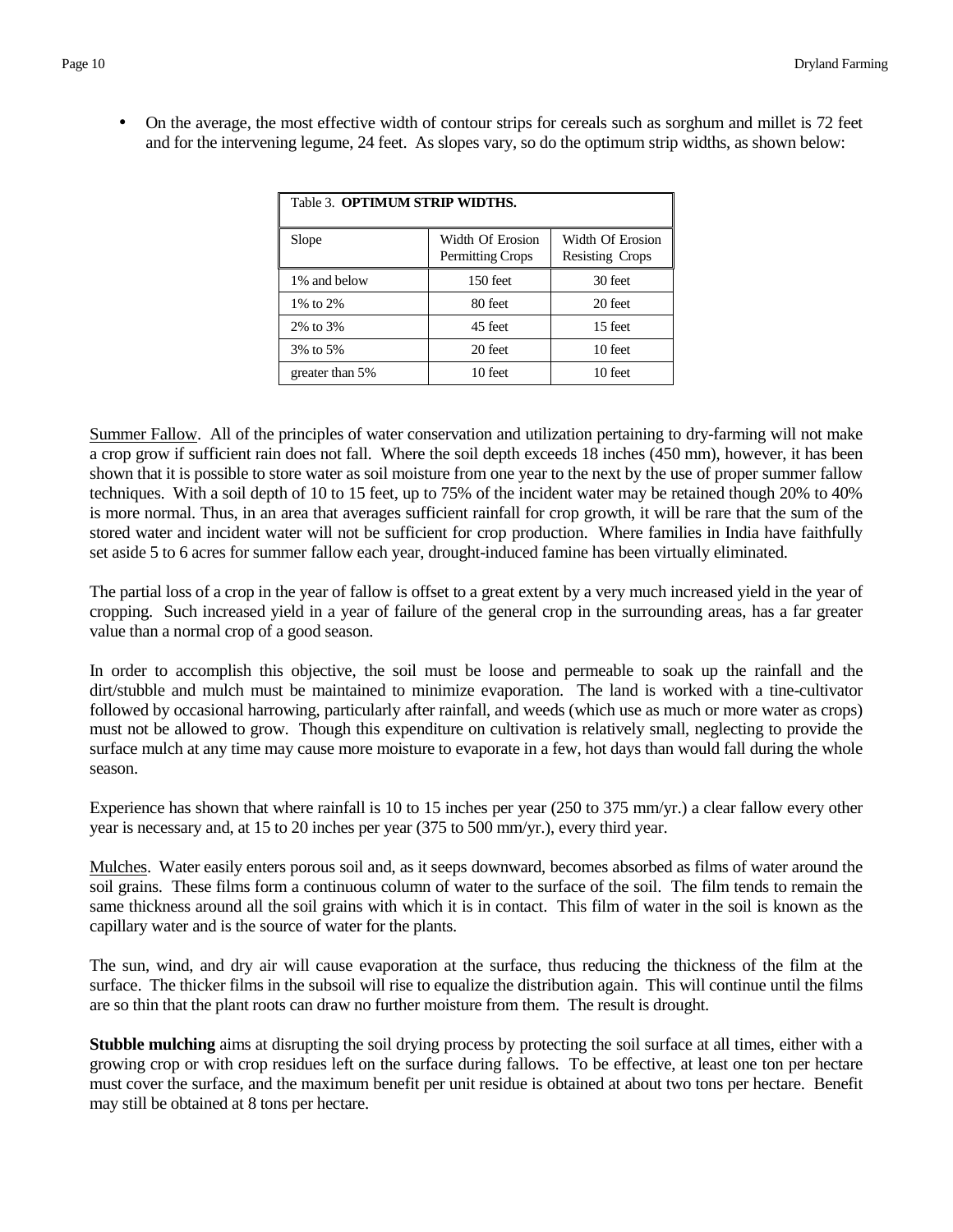The first benefit of a stubble mulch is that wind speed is reduced at the surface by up to 99%, significantly reducing losses by evaporation. In addition, crop and weed residues can improve water penetration and decrease water runoff losses by a factor of 2 to 6 times and reduce wind and water erosion by factors of 4 to 8 relative to a bare fallow field. There are two limitations to the advantages of stubble mulch farming:

- 1. Dead surface vegetative matter can provide a home/breeding ground for plant diseases, insects or rodents. Use of a mulch not related to the succeeding crops will minimize much of the disease and insect effects. Use of stubble mulch only in the dry season will minimize all biological activity.
- 2. For decomposition, the ideal carbon to nitrogen ratio (C/N) is 25 to 30. Dry, woody, or non-green straw, stalks, etc. have a C/N of 50 to 100. This tends to slow decomposition and deplete soil nitrogen temporarily.

Nitrogen is a major requirement for protein synthesis by plants. A stubble mulch during a biologically active period such as the rainy season, should only be used when either:

- Soil nitrogen is very high.
- Plant nitrogen needs are very low (such as cassava).
- A nitrogen-containing fertilizer is used.

To obtain the benefit of mulching on soil structure without causing temporary de-nitrification, the mulch can be composted before adding it to the soil. Rapid bacterial action in the tropics makes composting less beneficial than in temperate climates but may still be worthwhile.

**Dirt mulching** aims at disrupting the soil drying process with tillage techniques that separate the upper layer of the soil from the lower layers, making the soil moisture film discontinuous. In addition the soil surface is made more receptive to water intake. Principles of dirt mulching:

- Effectiveness increases with increasing depth to a limit of to 4 inches (75 to 100 mm).
- Increasing the dirt mulch depth decreases the available fertile soil.
- The effectiveness of dirt mulches decrease with age. Consequently it must be recreated by shallow tillage of harrowing after each rain or each month (whichever is more frequent).
- The crumb form of dirt mulch (particles greater than 1 mm) is more effective and resists wind erosion more than the dust form.
- Dirt mulches can only be properly made when the soil is moist.
- For a climate with a "rainy" growing season and a hot, windy, dry season, dirt mulching should only be performed during the rainy season and with a growing crop to slow the wind and water and hold the soil.

The improper use of a dirt mulch presents serious erosion potential. The "dust bowl" condition in the great plains of the U.S. that destroyed or damaged millions of acres of prime cropland was a direct consequence of the abuse of the dirt mulch.

Plowing / Tillage Practices. Plowing, when the soil is in the proper condition, wears the soil into thin layers, and forces the layers past each other. If the soil is too wet when plowed (especially if it is heavy), the soil crumbs or granules are destroyed, thus puddling or compacting the soil. When the soil is too dry, the soil tends to pulverize and form dust. Plows with steep moldboards have the greatest pulverizing action upon the soil. The plow with the less steep moldboard has less tendency to puddle the soil and is of less draft.

- To produce a rough, cloddy surface that will increase moisture absorption and reduce runoff, as well as erosion from wind and water.
- To control/destroy weeds that compete with crop for sunlight, nutrients, and water.
- To destroy or prevent the formation of a hard pan (sole) which can develop after repeated shallow plowing or harrowing. This hard pan can stunt root growth, reduce water storage, and check the capillary rise of water from the subsoil.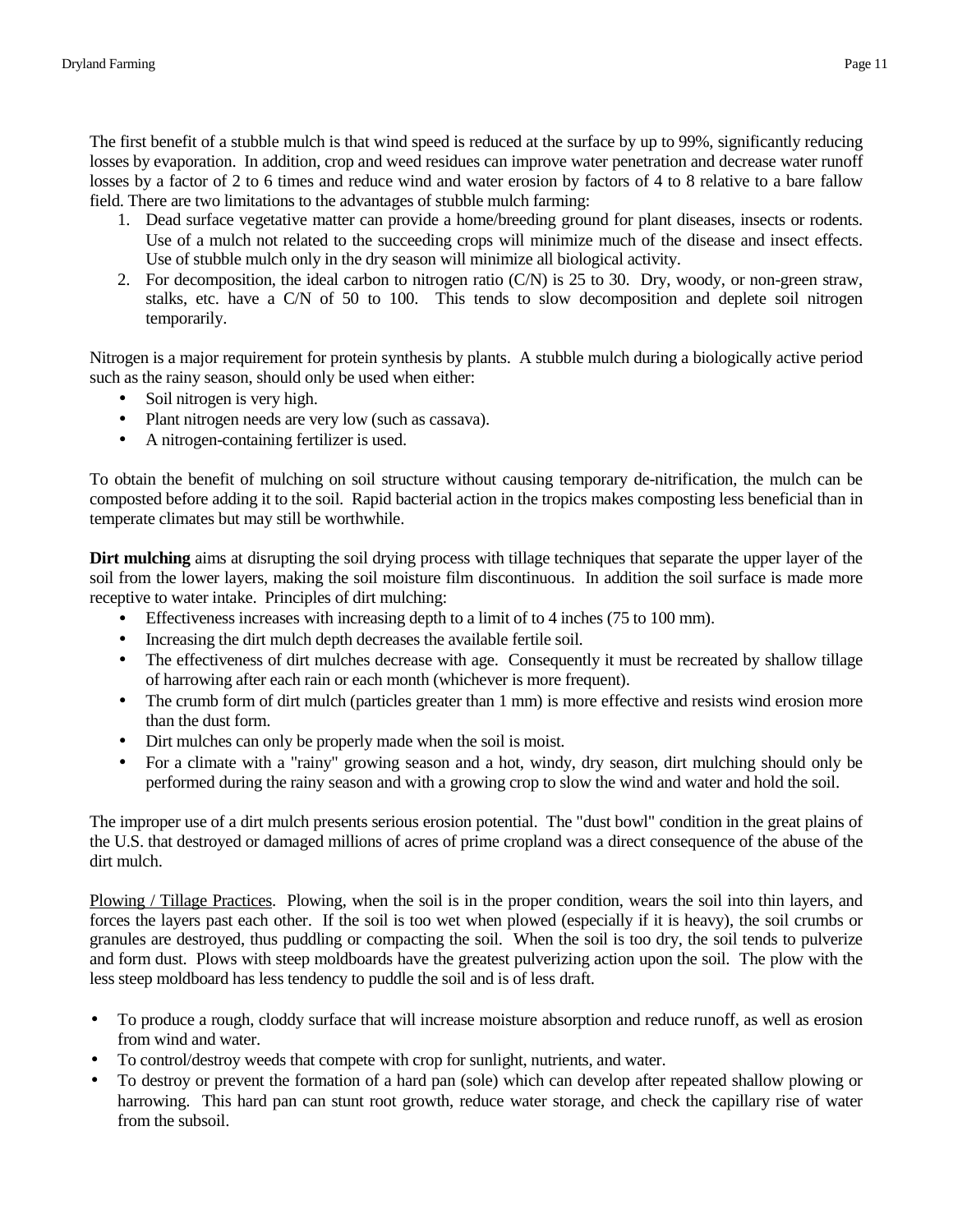• Promote bacterial activity by aerating soil, encouraging the decay of residues and the release of nutrients.

**Timing of Tillage**. Plowing, like planting, is sensitive to moisture and neither should be done when soil is either too wet or dry. In the arid and semiarid tropics, proper moisture conditions are likely to occur only at the beginning of the rainy season and should be done on the same day. If possible, planting should immediately following plowing, with seed rows centered on the furrow slices. A crosswise harrowing will cover seeds and close air spaces, thus creating a dirt mulch and keeping out the drying winds. If the crop is then harrowed/cultivated several times during the season, especially after rains, much moisture will be conserved.

The proper soil moisture condition for plowing is indicated by a manual soil test. The usual test is to squeeze a handful of soil. If it sticks together in a ball and does not readily crumble under slight pressure by the thumb and finger, it is too wet for plowing or working. If it does not stick in a ball, it is too dry. When examining soils, samples should be taken both at and a few inches below the surface. Soil that sticks to the plow or to other tools is usually too wet. A shiny, unbroken surface of the turned furrow is another indication of excessive soil moisture. In general, sandy soils and those containing high proportions of organic matter bear plowing and working at higher moisture contents than do heavy clay soils.

In semi-arid regions, the soil after harvest time is generally too dry for good plowing. Yet if the field is left uncultivated, this dry condition may become even worse and weeds will also grow and go to seed. The field should be harrowed (or plowed without moldboard) and crop residues left to form a stubble mulch to absorb/retain moisture and soil until the rains return.

Stubble should not be immediately covered and incorporated in the soil unless rodent or insect infestation is heavy (and even then burning should be considered). It has been well demonstrated that it is normally impossible to raise the soil organic matter content in areas where temperatures are high for long periods. When moisture is present, the rates of oxidation are extremely high and incorporated organic matter is lost quickly. The benefits thus derived from decomposition, as occurs in the more temperate regions, are not normally experienced. When left on the surface, however, organic matter does not decay so rapidly. Incorporation with the soils will tend to depress the levels of available nitrogen, to the detriment of crops if soil nitrogen is low. If soil nitrogen levels are adequate, the incorporation of residues to the soil may be beneficial if done with spring plowing at the start of the rainy season.

**Depth of Plowing**. Generally speaking, heavy clay soils should be plowed deeper than light, sandy soils, in order to promote circulation of the air and bacterial activity. Deep plowing on sandy soils, which are naturally porous and open, tends to disconnect the seed bed from the subsoil and speeds soil drying by too free a circulation of air in the soil.

In semi-arid climates, the greatest advantage to be gained from deep plowing (5-8 inches) is the development of a comparatively large moisture reservoir. When land is not plowed more than 3 or 4 inches deep for a period of years, a hard plow sole is very likely to form, through which roots and rain can only penetrate with difficulty. A shallow plow sole will saturate quickly with rainwater and increase runoff rates. As a rule, tillage below 5-6 inches also causes increased evaporation rates, losing precious water.

This deep plowing need not necessarily be done annually. Depending on soil and rainfall, a deep plowing of 5-6 inches every 2 to 5 years is satisfactory. As noted earlier, the soil mulch attains maximum effectiveness at a depth of 3-4 inches which can be maintained with a hand harrow/cultivator.

Deep plowing in some clay and loam soils will reduce yields for one or two seasons afterward as a result of an acidic subsoil. This may be dealt with by liming the soil (neutralizing the acidity) or by varying the depth of the plowing slowly so that the acidic subsoil is exposed a little at a time. This practice will also eliminate the plow sole.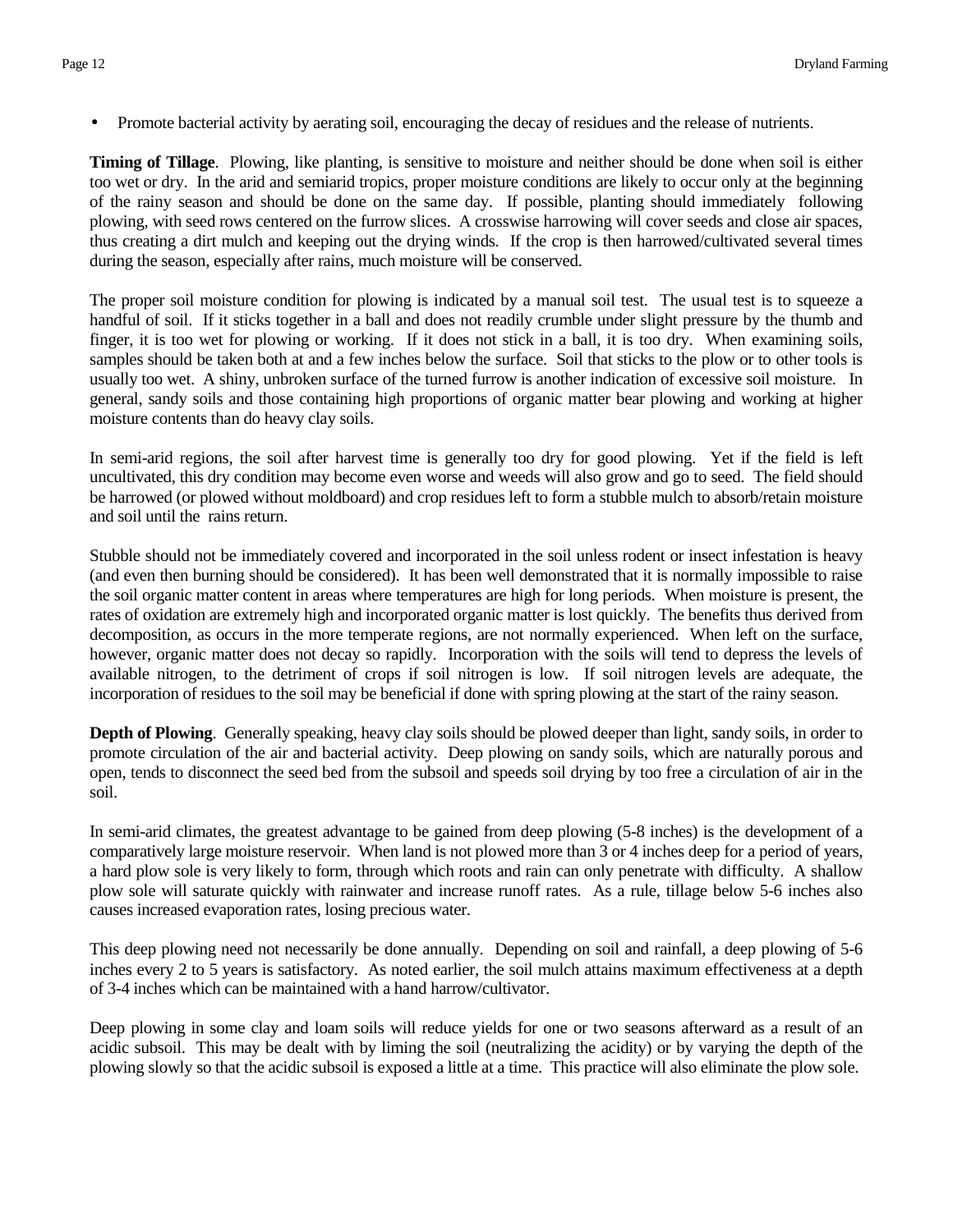**Seed Bed Preparation**. In general, smaller seeds require a finer, mellower seed bed than larger seeds. Seeds germinate and plants grow more readily on a reasonably fine, well prepared soil than on a coarse, lumpy one, and thorough preparation reduces the work of planting and caring for the crops. It is possible to overdo the preparation of soils. They should be brought to a granular rather than a powder-fine condition for planting.

Planting. Planting of crops should be in rows to permit inter-tillage as described later.

**Planting Density**. Limited moisture dictates the necessity for wider row spacing and lower rates of seeding (by one-half to two-thirds) than are used in moisture abundant areas. The resulting reduced plant population provides more moisture and nutrients per plant and thus enhances the possibility of the crop reaching maturity before the supplies are exhausted. Cereals should be planted 7 to 14 inches (18 to 35 cm) apart and crops such as millet, sorghum, sesame, safflower, etc. in rows 28 to 42 inches (70 to 105 cm) apart. In some cases, the practice of planting 2 or 4 rows and skipping one is successful in further increasing the efficiency of moisture utilization. In general, with limited rain, higher seed rates produce more straw/stubble at the expense of grain production.

| Crops                          | Amount of Seed       | Depth to Plant   |
|--------------------------------|----------------------|------------------|
|                                | per Acre             |                  |
| Alfalfa, thickly sown          | $6 - 8$ pounds       | $1 - 2$ inches   |
| Alfalfa, in rows               | $3 - 4$ pounds       | $1 - 2$ inches   |
| <b>Barley</b>                  | $1.25 - 1.5$ bushels | $3 - 4$ inches   |
| Brome grass, thickly sown      | $6 - 8$ pounds       | 2 inches         |
| Brome grass, in rows           | $3 - 4$ pounds       | 2 inches         |
| Com                            | $6 - 8$ pounds       | 3 inches         |
| Emmer or speltz                | $1.5 - 2$ bushels    | $3 - 4$ inches   |
| Flax                           | $0.25 - 0.5$ bushel  | $1.5 - 2$ inches |
| Millet, sown in rows           | $0.25$ bushel        | $1.5 - 2$ inches |
| Millet forage, thickly sown    | $0.25 - 0.5$ bushel  | $1.5 - 2$ inches |
| Oats                           | $1.5 - 2$ bushels    | $3 - 4$ inches   |
| Potatoes                       | 8 - 10 bushels       | $4 - 5$ inches   |
| Rye, winter                    | $3 - 4$ pecks        | $3 - 4$ inches   |
| Sorghum or Kafir corn, in rows | $3 - 6$ pounds       | $1.5 - 2$ inches |
| Sudan grass, in rows           | $4 - 6$ pounds       | $1.5 - 2$ inches |
| Sweet clover, thickly sown     | $10 - 12$ pounds     | $1 - 2$ inches   |
| Sweet clover, in rows          | $4 - 6$ pounds       | $1 - 2$ inches   |
| Vetch Dakota, thickly sown     | 0.5 bushel           | $2 - 3$ inches   |
| Wheat, winter                  | $0.75 - 1$ bushel    | 3 inches         |
| Wheat, durum                   | $0.75 - 1$ bushel    | 3 inches         |
|                                |                      |                  |

Table 4. **AMOUNT AND DEPTH OF SEEDING FOR DRYLAND CROPS.**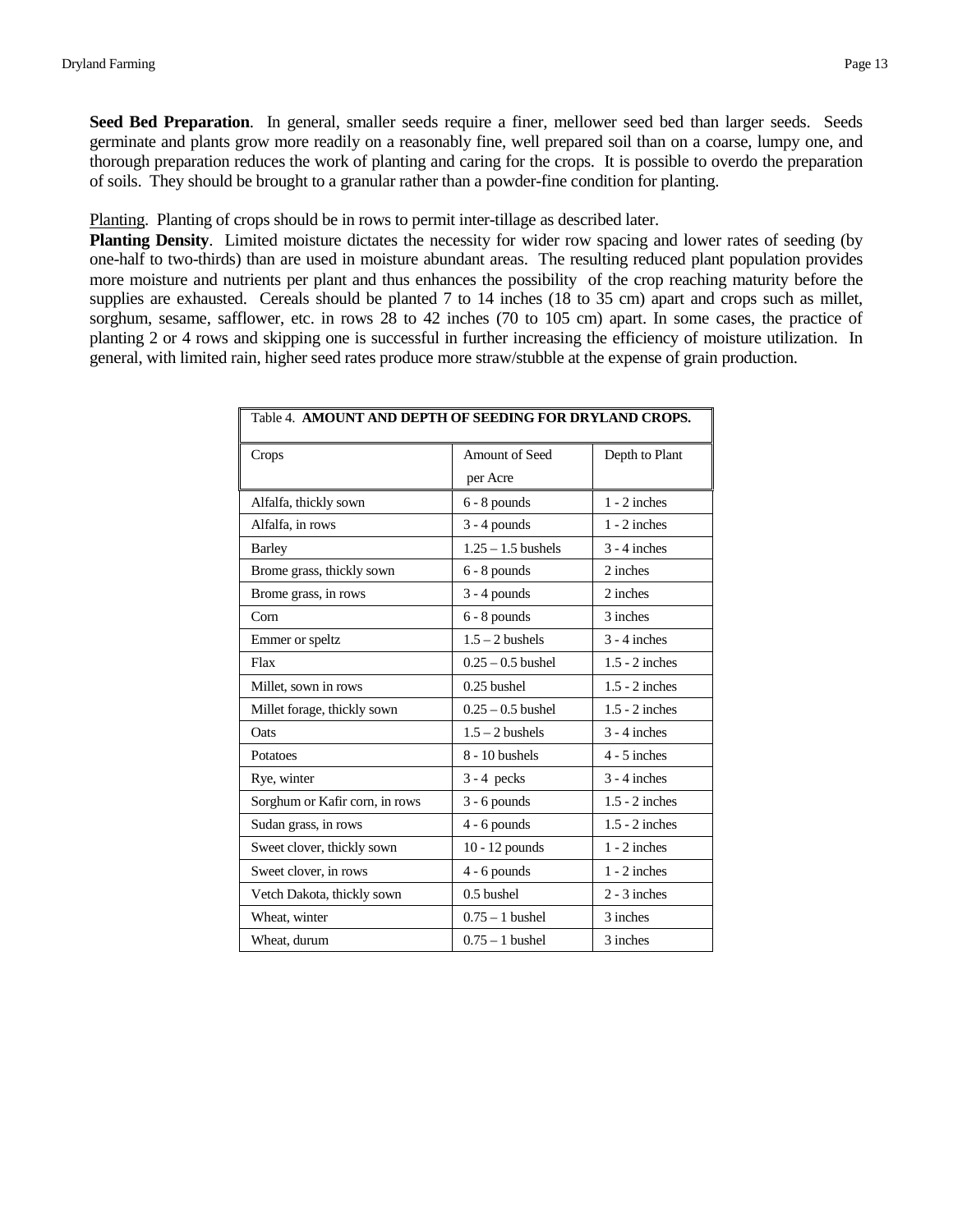Intertillage / Cultivation. Crops sown in rows can take advantage of intertillage practices which serve three basic functions:

- Easy weeding without meticulous hand labor. Weeds compete for moisture and nutrients, thus they should be destroyed while small, before they have grown more than 2 or 3 leaves. If seeds are broadcast, or thickly sown, they can at best only be cultivated manually, a back-breaking task.
- Increase the formation of nitrates by bacteria. Cultivation aerates the soil and forms a mulch of dead weeds and stubble on which bacteria operate and form nitrates. Cultivation for this purpose should be undertaken during the early period of plant growth, and should be relatively deep, on the order of 2-3 inches.
- Intertillage conserves moisture by the formation of a dirt mulch as described earlier. It is imperative that cultivation be performed after rainfalls. Even a light rain can re-form capillary connections between the stored soil moisture and the surface of the ground. After a few drying days like that, it is possible for soil moisture to be lower than before the rainfall.

Crop Rotation. One of the first principles of dry farming with regard to cropping practices is that crop rotation as practiced in more humid regions is not necessarily recommended in semiarid lands. The following constitute the chief differences:

- Only a limited number of crops are adapted to the climatic conditions and the farmer must sow the crop best suited to the moisture conditions encountered at that time.
- Moisture is so dominantly limiting, that "soil improving" crops are much less effective than in more humid areas.
- Success with rigid or complex sequences is difficult in the face of widely varying rainfall.

**Reasons For Crop Rotation**. There are five basic reasons why crop rotation should be practiced:

1. Moisture Conservation. Any system of crop rotation should be planned with moisture requirements as the main consideration. For a given set of climatic conditions, a crop may be described as either moisture dissipating or conserving. After harvest of a moisture conserving crop, the soil contains more moisture than at planting. This reserve of moisture can help guarantee the succeeding crop. (see paper on Determining the Water Needs of Plants)

Crops which are sown in rows so that intertillage and dirt mulching can be practiced tend to be moisture conserving. Under sowing may also assist in conservation.

Moisture may be insufficient to both grow a crop and conserve enough water to ensure the succeeding crop. In such a case it is necessary to utilize the dirt and stubble mulched fallow in the rotation. If annual rainfall is 10 to 15 inches (250 to 375 mm) this will be needed at least every other year; if rainfall is 15 to 20 inches (375-500 mm) at least one in every three.

In the West African sahel drought may be expected one year in four. Between 1968-1973 the rate was one year in two. In a situation like this, setting aside mulched fallow each year for moisture conservation will significantly aid survival. Where this has been faithfully practiced in similar areas in India, the specter of famine by drought has been virtually eliminated.

- 2. Pest Control. Where related crops are successively planted in the same place, viruses, molds, blights, and selective insect pests tend to build up in the soil. Crop rotation that leaves at least two years in between subject plants in the same location will eliminate the abnormal buildup of most such pests for most crops.
- 3. Erosion Control. Plants which are thickly planted or which produce a thick ground cover tend to resist erosion much better than those which are intertilled or tend to be moisture conserving. Loss of soil due to erosion is a significant dry farming problem and erosion controlling crops should be included in a rotation, preferably in a strip cropping mode.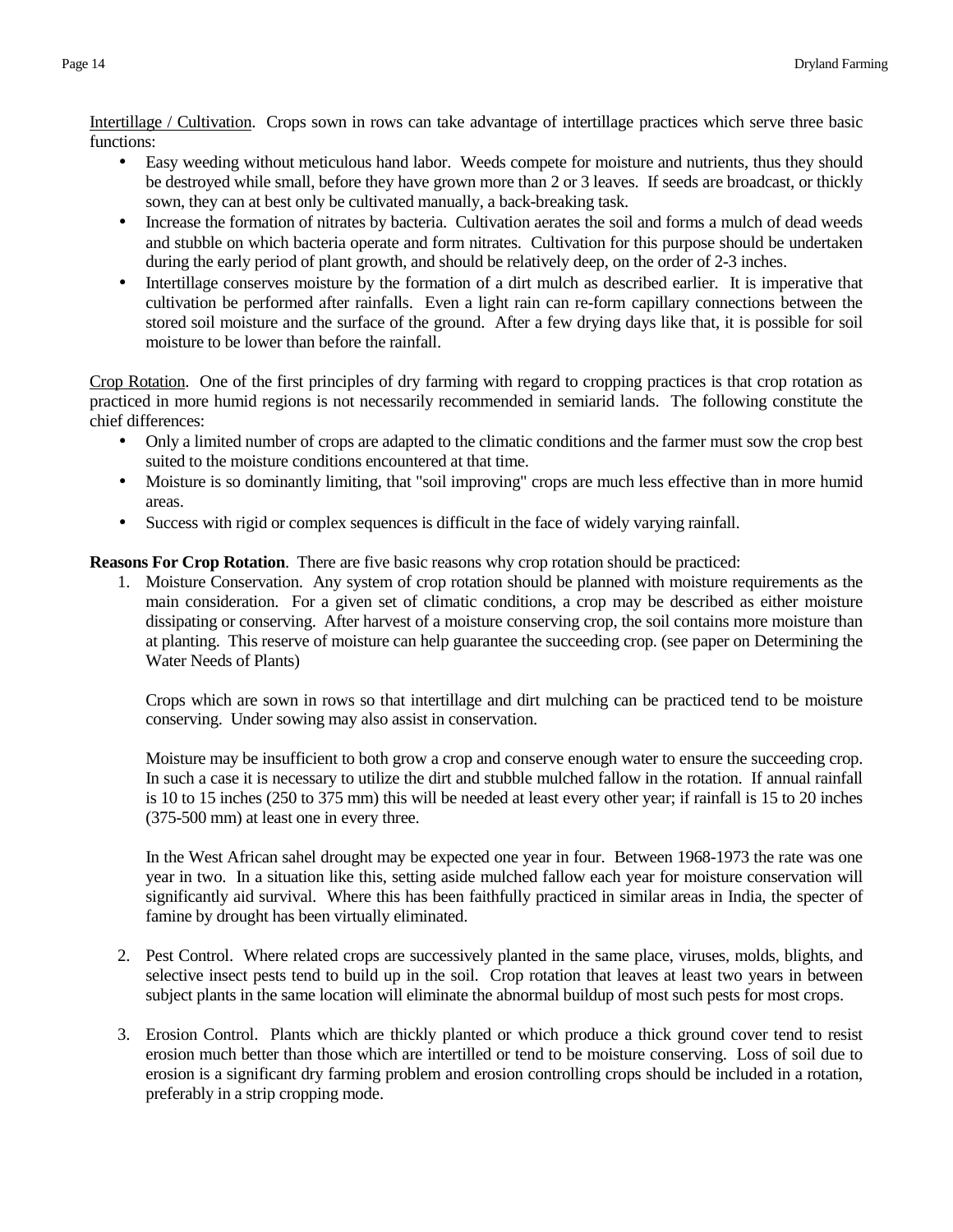4. d. Soil Nutrients and Structure. When related crops are successively planted, specific soil minerals and nutrients are withdrawn faster than they can be replaced by decay or subsoil movement. This selective depletion causes a soil to be "worn out" quickly. Simple rotation of crops makes depletion more uniform so that soils "wear out" more slowly.

The planting of legumes (such as gram or groundnut or alfalfa) with their nitrogen fixing capabilities tends to restore soil fertility. The use of green manures (plowing under of a green crop, such as alfalfa, rather than harvesting) can also aid soil nutrients and texture but benefits may be short lived in the tropics and difficult for Third World farmers. The planting of any deep or thickly rooted plants (such as grasses, alfalfa, etc.) tends to improve soil structure and draw subsoil nutrients to the surface like a natural fallow and can increase pasturage during dry periods. Crops like cassava which require relatively little soil nutrients may also be grown for rotation or when soil is almost worn out.

5. Distribution of Labor and Risk. It is generally advisable for the subsistence farmer to grow all crops in the rotation scheme simultaneously, apportioning to each crop the fraction of fields that it requires. This helps the scheduling and distribution of labor at the bottlenecks (planting, harvesting, etc.) so that the entire crop need not be done simultaneously. There is also a reduced risk of total crop failure and increased variety/nutrition in the diet.

Crop and Variety Selection. Choice of varieties is important. Varieties which have proven excellent in irrigated or high rainfall areas are generally unsuited for dry land conditions. Many attempts at dry land farming have failed, largely due to lack of recognition of the requirements for the variety selection.

Variety requirements for dry farming:

- Short-stemmed varieties with limited leaf surface minimize transpiration.
- Deep, prolific root systems enhance moisture utilization.
- Quick-maturing varieties are important in order that the crop may develop prior to the hottest and driest part of the year and mature before moisture supplies are completely exhausted.

The Tables on the following pages list favorable conditions for various annual crops.

| Table 5. CROPS WITH TOLERANCE TO VARIOUS STRESSES. |                                                                                                                  |  |  |
|----------------------------------------------------|------------------------------------------------------------------------------------------------------------------|--|--|
| <b>Characteristics</b>                             | Crop Names                                                                                                       |  |  |
| High temperature tolerance:                        | Cotton, Ground Nut, Chilies,                                                                                     |  |  |
|                                                    | (favor Jute $&$ Yams only in humid tropics)                                                                      |  |  |
| Drought resistance:                                | Common Millet, Barley, Chickpeas,                                                                                |  |  |
|                                                    | Safflower (lower temperatures)                                                                                   |  |  |
|                                                    | Sorghum, Bullrush Millet, Phaseolus crops                                                                        |  |  |
|                                                    | Radiatus (gram mung bean), Cassava, Castor Bean, Sesame,<br>Ground Nut (Spanish variety), Pigeon peas, Sunflower |  |  |
| Lower temperatures favor:                          | Wheat, Potato, Sugar, Tomato, Safflower                                                                          |  |  |
| Very high rainfall tolerance:                      | Rice, Cassava, Yam                                                                                               |  |  |
| Wide climatic tolerance:                           | Maize, Soybean, Ground Nut (Valencia & Virginia type),                                                           |  |  |
|                                                    | Phaseolus lunatis, Kenaf, Hemp, Sweet Potato, Sugar cane,<br>Tobacco                                             |  |  |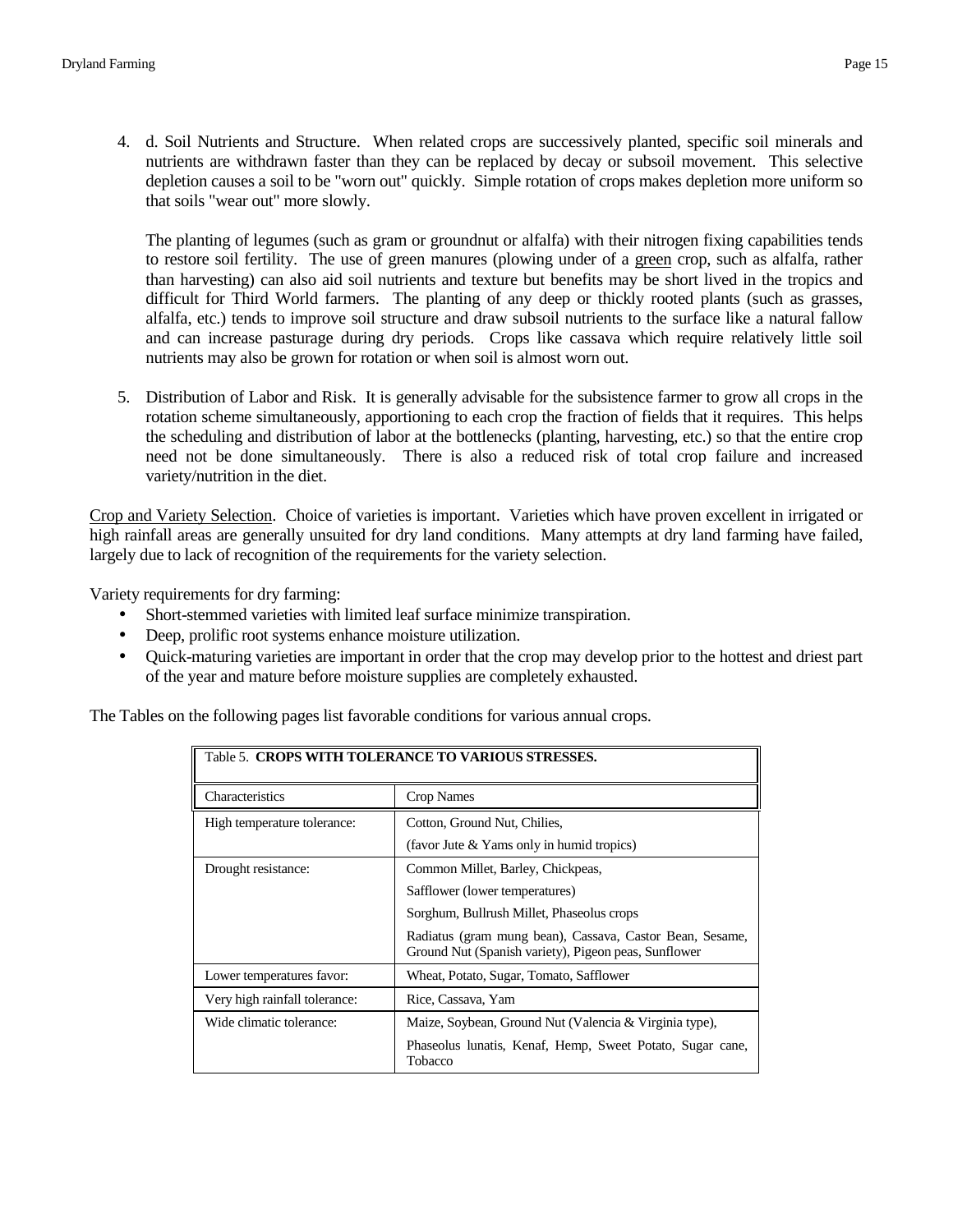| CROI 5 – CEREAL CROI 5.                           |                                                 |                                                 |                                                     |                              |                              |                              |                          |
|---------------------------------------------------|-------------------------------------------------|-------------------------------------------------|-----------------------------------------------------|------------------------------|------------------------------|------------------------------|--------------------------|
|                                                   |                                                 |                                                 | Crop Name                                           |                              |                              |                              |                          |
| Characteristics                                   |                                                 |                                                 | Maize                                               | Sorghum                      | Common<br>Millet             | Bullrush<br>Millet           | <b>Barley</b>            |
|                                                   | sowing<br>From<br>50%<br>to                     | Early<br>Maturing                               | 50-65                                               | 50-65                        | 35                           | 35                           | 70-80                    |
| Number                                            | flowering                                       | Late<br>Maturing                                | 65-90                                               | 65-90                        | 60                           | 60                           | 80-90                    |
| of<br>Days                                        | From<br>sowing<br>$\mathsf{to}$                 | Early<br>Maturing                               | 90-110                                              | 90-110                       | 60                           | 60                           | 95-110                   |
|                                                   | harvest                                         | Late<br>Maturing                                | $110-140$                                           | 110-140                      | 90                           | 90                           | 110-130                  |
| Rainfall<br>after<br>Sowing <sup>1</sup>          |                                                 | No<br>(Sand)<br>moisture<br>storage             | $400$ mm/<br>3 months                               | $200$ mm/<br>2 months        | $125$ mm/<br>1 month         | $125$ mm/<br>1 month         | $225$ mm/<br>2 months    |
|                                                   | <b>Early Maturing</b>                           | (Clay)<br>Maximum<br>Moisture<br>Storage        | $200$ mm/<br>3 months                               | $100 \text{ mm}$<br>2 months | $50 \text{ mm}$ /<br>1 month | $50$ mm/<br>1 month          | $60$ mm/<br>2 months     |
|                                                   | Late                                            | N <sub>o</sub><br>(Sand)<br>Moisture<br>Storage | $\frac{500 \text{ mm}}{200 \text{ mm}}$<br>4 months | $400$ mm/<br>3 months        | $200$ mm/<br>2 months        | $200$ mm/<br>2 months        | 350 mm/<br>3 months      |
|                                                   |                                                 | Maturing                                        | (Clay)<br>Maximum<br>Moisture<br>Storage            | $300$ mm/<br>4 months        | $200$ mm $/$<br>3 months     | $200$ mm/<br>2 months        | $100$ mm $/$<br>2 months |
| Rainfall in<br>Month of<br>Flowering <sup>2</sup> | (Sand)<br>N <sub>o</sub><br>Moisture<br>Storage |                                                 | $40 \text{ mm}$<br>10 days                          | $30 \text{ mm}$<br>10 days   | $30 \text{ mm}$<br>10 days   | $30 \text{ mm}$<br>10 days   | 30<br>mm/<br>10 days     |
|                                                   | (Clay)<br>Maximum<br>Moisture<br>Storage        |                                                 | $25$ mm/<br>10 days                                 | $15 \text{ mm}$ /<br>10 days | $15 \text{ mm}$ /<br>10 days | $15 \text{ mm}$ /<br>10 days | 15<br>mm/<br>10 days     |
| Rainfall at<br>Harvest <sup>3</sup>               |                                                 |                                                 | $\overline{70}$ mm/<br>10 days                      | $50$ mm/<br>10 days          | $50 \text{ mm}$ /<br>10 days | $50 \text{ mm}$ /<br>10 days | 50<br>mm/<br>10 days     |

#### Table 6. **GROWING SEASON AND RAINFALL REQUIREMENTS FOR SELECTED DROUGHT RESISTANT CROPS – CEREAL CROPS.**

**(1)** Rainfall after sowing equals the total rainfall accumulated after sowing for the indicated months. In general the rainfall requirements are slightly lower at higher altitudes than indicated. The potential evapotranspiration does not change much during the rainy seasons for tropics and subtropics. Sowing after a dry season starts at the moment that there has accumulated more than 60 mm in less than 30 days. The maximum moisture storage with a soil at field capacity is approximately 100-150 mm. When a crop is sown in an soil at field capacity much less rainfall is required during the growing season.

**(2)** Rainfall in the month of flowering is for the 30-day period from 20 days before 50% flowering to 10 days after 50% flowering.

**(3)** If the crop is to be harvested by combine, rainfall during harvest should be less than 120 mm/month (and much less than that if there is a heavy overcast and/or rains in the late morning).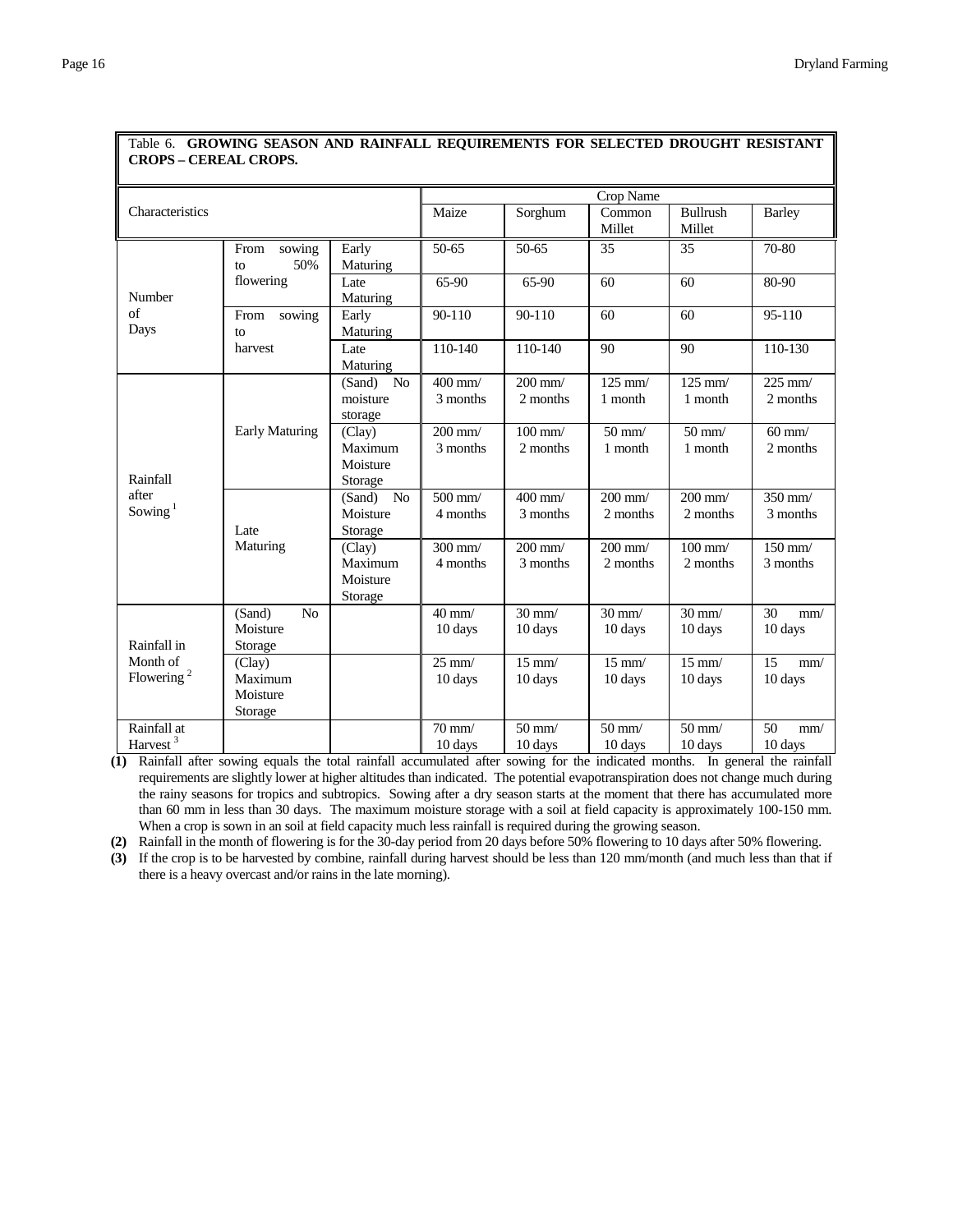|                                                   | RESISTANT CROPS – LEGUMES.                      |                                          |                              |                              |                              |                                |
|---------------------------------------------------|-------------------------------------------------|------------------------------------------|------------------------------|------------------------------|------------------------------|--------------------------------|
|                                                   |                                                 |                                          | Crop Name                    |                              |                              |                                |
| Characteristics                                   |                                                 |                                          | Ground<br>Nut                | Chickpeas                    | Pigeon Peas                  | Phaseolus<br>radiatus          |
|                                                   | sowing<br>From<br>50%<br>to                     | Early<br>Maturing                        | 60                           |                              | 100                          | 50                             |
| Number                                            | flowering                                       | Late<br>Maturing                         | 90                           |                              | 210-300                      | 80                             |
| $\sigma$ f<br>Days                                | From<br>sowing<br>to                            | Early<br>Maturing                        | 95-110                       | 120                          | 150-180                      | 60-90                          |
|                                                   | harvest                                         | Late<br>Maturing                         | 110-140                      | 180                          | 270-360                      | 90-120                         |
| Rainfall<br>after<br>Sowing $1$                   |                                                 | (Sand)<br>No<br>moisture<br>storage      | $300$ mm/<br>3 months        | $200 - 300$ mm/<br>3 months  | 500-1000 mm/<br>6 months     | $350$ mm/<br>3 months          |
|                                                   | <b>Early Maturing</b>                           | (Clay)<br>Maximum<br>Moisture<br>Storage | $125$ mm/<br>3 months        | $0 \text{ mm}$<br>3 months   | $300$ mm/<br>6 months        | $125$ mm/<br>3 months          |
|                                                   | Late                                            | (Sand) No<br>Moisture<br>Storage         | $500$ mm/<br>4 months        | $300-400$ mm/<br>month       | 700-1300 mm/<br>12 months    | $450$ mm/<br>4 months          |
|                                                   | Maturing                                        | (Clay)<br>Maximum<br>Moisture<br>Storage | $300$ mm/<br>4 months        | $100 \text{ mm}$<br>4 months | 700-1300 mm/<br>12 months    | $250$ mm/<br>4 months          |
| Rainfall in<br>Month of<br>Flowering <sup>2</sup> | (Sand)<br>N <sub>o</sub><br>Moisture<br>Storage |                                          | $60$ mm/<br>10 days          | $25$ mm/<br>10 days          | $40 \text{ mm}$ /<br>10 days |                                |
|                                                   | (Clay)<br>Maximum<br>Moisture<br>Storage        |                                          | $60$ mm/<br>10 days          | $25$ mm/<br>10 days          | $40 \text{ mm}$<br>10 days   |                                |
| Rainfall at<br>Harvest <sup>3</sup>               |                                                 |                                          | $30 \text{ mm}$ /<br>10 days | $25 \text{ mm}$ /<br>month   | $50$ mm/<br>month            | $\overline{50}$ mm/<br>10 days |

## Table 7. **GROWING SEASON AND RAINFALL REQUIREMENTS FOR SELECTED DROUGHT RESISTANT CROPS – LEGUMES.**

See endnotes at bottom of Table 4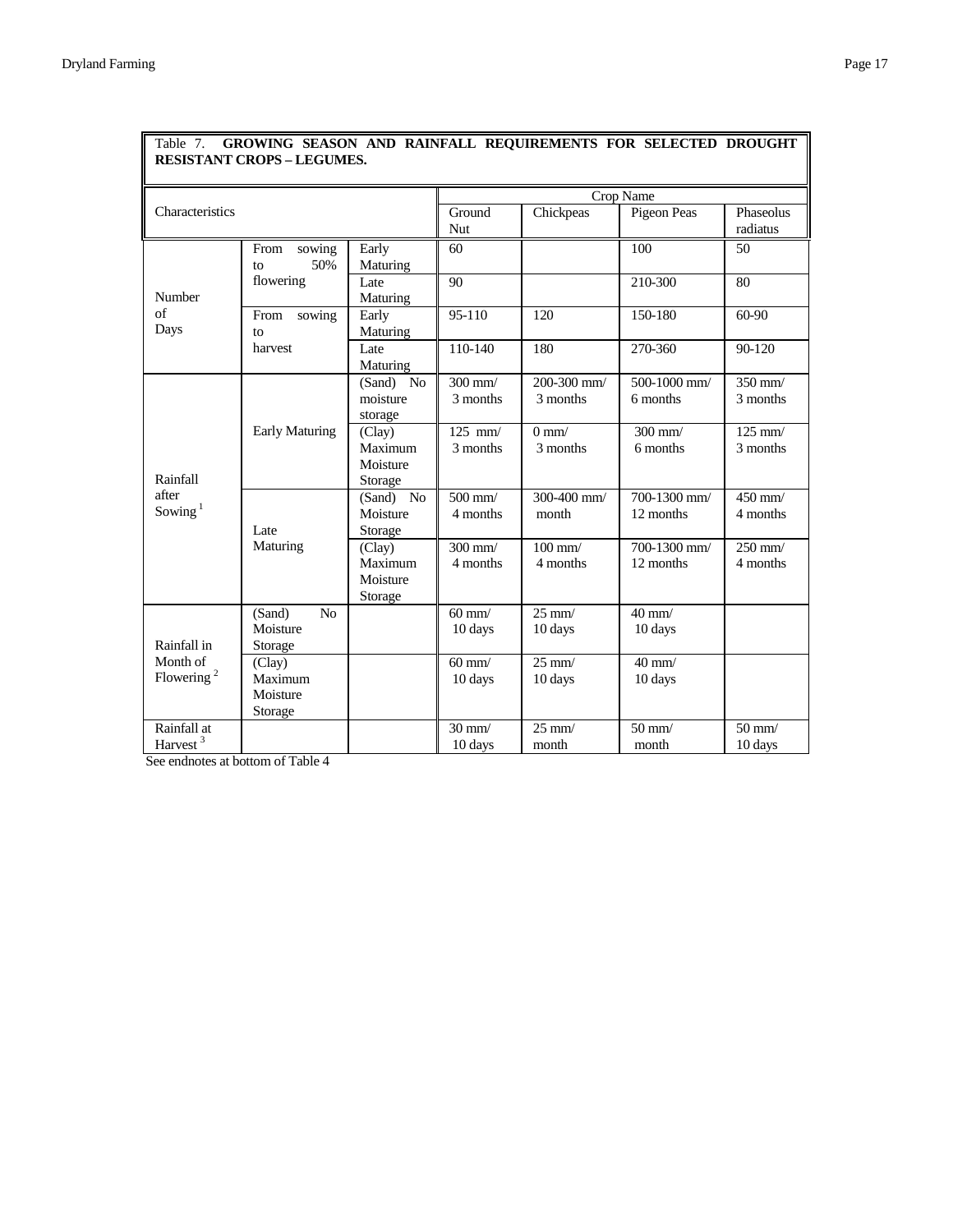| Crop Name                           |                                                 |                                          |                                |                                |                            |                                |
|-------------------------------------|-------------------------------------------------|------------------------------------------|--------------------------------|--------------------------------|----------------------------|--------------------------------|
| Characteristics                     |                                                 |                                          | Safflower                      | Sunflower                      | Sesame                     | <b>Castor Bean</b>             |
|                                     | From<br>sowing<br>50%<br>to<br>flowering        | Early<br>Maturing<br>Late                | 90                             |                                |                            |                                |
| Number<br>of<br>Days                | From<br>sowing<br>to                            | Maturing<br>Early<br>Maturing            | 120                            | 70-110                         | 40-70                      | 100-150                        |
|                                     | harvest                                         | Late<br>Maturing                         |                                | 110-150                        | $100 - 140$                | 150-180                        |
| Rainfall                            |                                                 | (Sand) No<br>moisture<br>storage         | 300-400<br>mm/<br>month        | 300-450 mm/<br>month           | 225-350<br>mm/<br>month    | 450-750 mm/<br>month           |
|                                     | <b>Early Maturing</b>                           | (Clay)<br>Maximum<br>Moisture<br>Storage | $100$ mm/<br>4 months          | $100 \text{ mm}$ /<br>3 months | $60$ mm/<br>2 months       | $250$ mm/<br>4 months          |
| after<br>Sowing $1$                 | Late                                            | $(Sand)$ No<br>Moisture<br>Storage       |                                | $500-700$ mm/<br>4 months      | 500-700<br>mm/<br>4 months | 500-900 mm/<br>6 months        |
|                                     | Maturing                                        | (Clay)<br>Maximum<br>Moisture<br>Storage |                                | 300 mm/<br>4 months            | $300$ mm/<br>4 months      | $300$ mm/<br>6 months          |
| Rainfall in                         | (Sand)<br>N <sub>0</sub><br>Moisture<br>Storage |                                          | $30 \text{ mm}$<br>10 days     |                                |                            |                                |
| Month of<br>Flowering $2$           | (Clay)<br>Maximum<br>Moisture<br>Storage        |                                          | $30 \text{ mm}$ /<br>10 days   |                                |                            |                                |
| Rainfall at<br>Harvest <sup>3</sup> |                                                 |                                          | $\overline{25}$ mm/<br>10 days | $40$ mm $/$<br>10 days         | $40$ mm $/$<br>10 days     | $\overline{20}$ mm/<br>10 days |

### Table 8. **GROWING SEASON AND RAINFALL REQUIREMENTS FOR SELECTED DROUGHT RESISTANT CROPS – OIL CROPS**

See endnotes at bottom of Table 4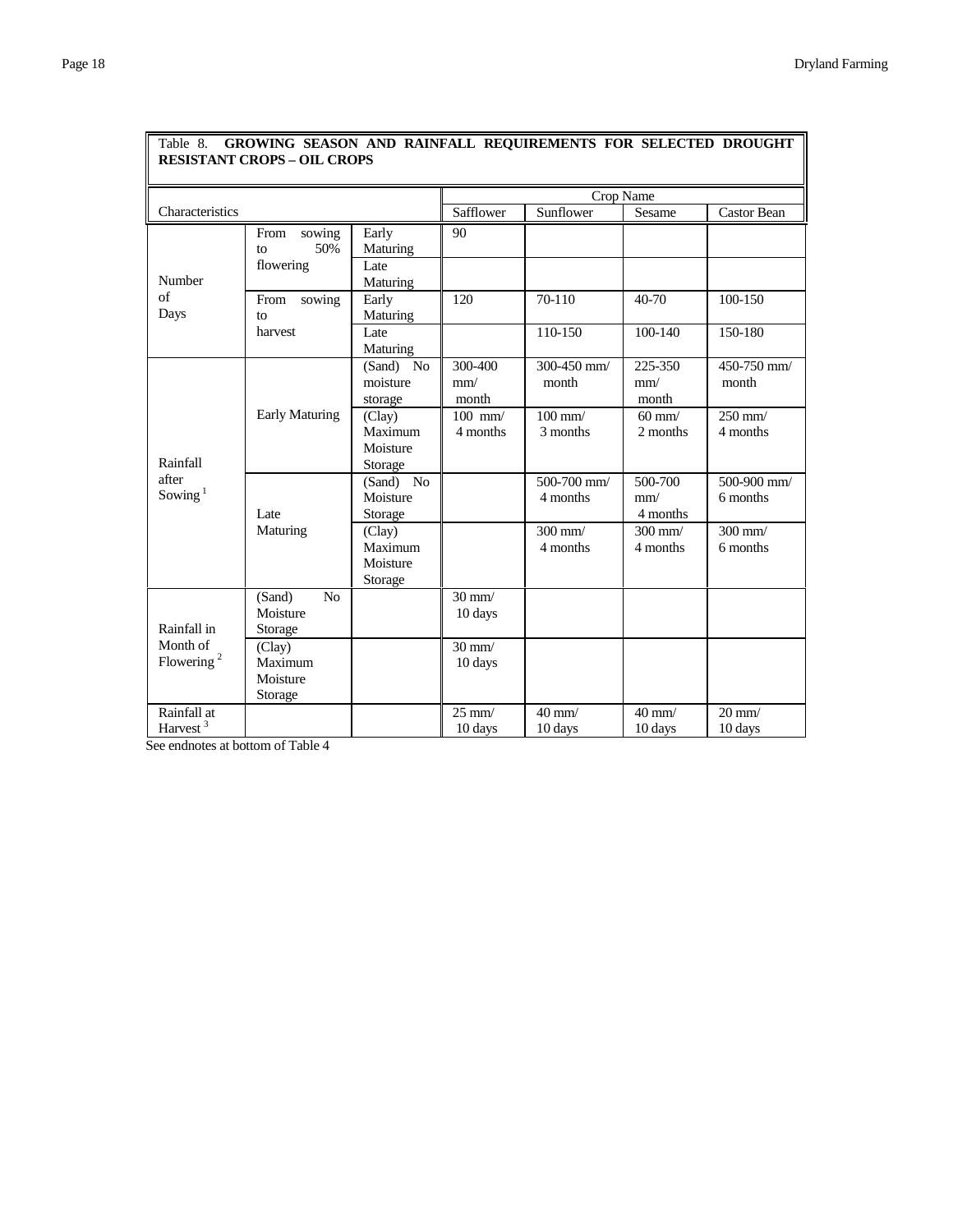|                        |                       |                          | Crop Name                        |
|------------------------|-----------------------|--------------------------|----------------------------------|
| Characteristics        |                       |                          | Cassava                          |
|                        | From<br>sowing        | Early                    |                                  |
|                        | 50%<br>to             | Maturing                 |                                  |
| Number                 | flowering             | Late                     |                                  |
| of                     |                       | Maturing                 |                                  |
| Days                   | From<br>sowing        | Early                    | 180-450                          |
|                        | to                    | Maturing                 |                                  |
|                        | harvest               | Late                     | 700                              |
|                        |                       | Maturing                 |                                  |
|                        |                       | N <sub>0</sub><br>(Sand) | $900$ mm $/$ 12 months           |
|                        |                       | moisture                 | $100 \text{ mm}$ 6 driest months |
|                        |                       | storage                  |                                  |
|                        | <b>Early Maturing</b> | (Clay)                   |                                  |
|                        |                       | Maximum                  |                                  |
|                        |                       | Moisture                 |                                  |
| Rainfall               |                       | Storage                  |                                  |
| after                  |                       | No<br>(Sand)             | $1500$ mm $/ 12$ months          |
| Sowing $1$             |                       | Moisture                 | 70 mm/2 driest months            |
|                        | Late                  | Storage                  |                                  |
|                        | Maturing              | (Clay)                   |                                  |
|                        |                       | Maximum                  |                                  |
|                        |                       | Moisture                 |                                  |
|                        |                       | Storage                  |                                  |
|                        | No<br>(Sand)          |                          |                                  |
|                        | Moisture              |                          |                                  |
| Rainfall in            | Storage               |                          |                                  |
| Month of               | (Clay)                |                          |                                  |
| Flowering <sup>2</sup> | Maximum               |                          |                                  |
|                        | Moisture              |                          |                                  |
|                        | Storage               |                          |                                  |
| Rainfall at            |                       |                          | $40$ mm/                         |
| Harvest <sup>3</sup>   |                       |                          | 10 days                          |

#### Table 9. **GROWING SEASON AND RAINFALL REQUIREMENTS FOR SELECTED DROUGHT RESISTANT CROPS – ROOT CROPS.**

See endnotes at bottom of Table 4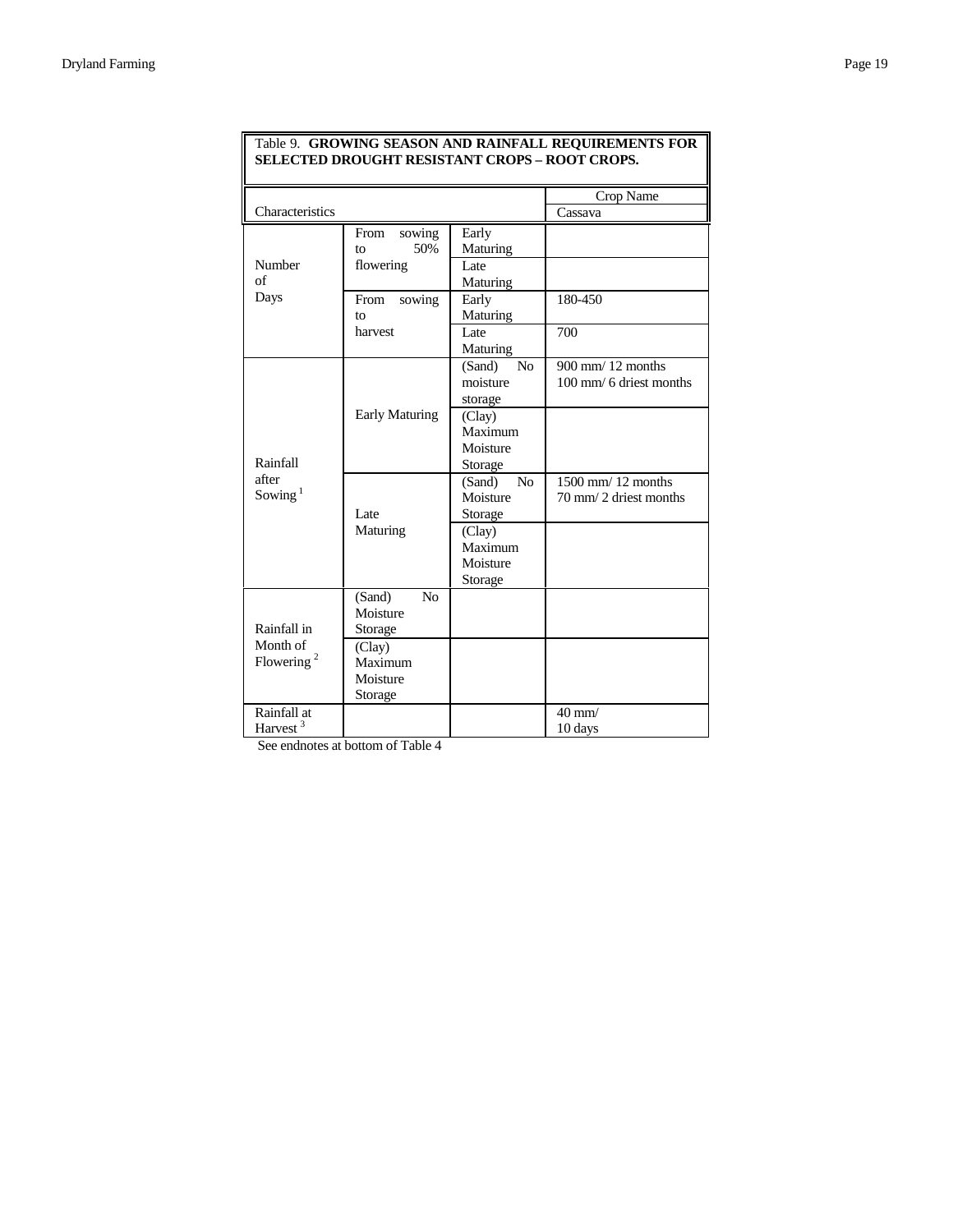| DROUGHT RESISTANT CROPS. |                                         |                            |                          |                          |  |  |  |  |
|--------------------------|-----------------------------------------|----------------------------|--------------------------|--------------------------|--|--|--|--|
|                          | Mean Monthly Temperature<br>(Degrees C) |                            |                          |                          |  |  |  |  |
|                          | For<br>Germination                      | For<br>Growth              | Minimum<br>for<br>Growth | Maximum<br>for<br>Growth |  |  |  |  |
| <b>CEREAL CROPS</b>      |                                         |                            |                          |                          |  |  |  |  |
| Maize                    | 10                                      | 15                         | <b>Frostless</b>         | 47                       |  |  |  |  |
| Sorghum                  | 15                                      | 18                         | Frostless                | 45                       |  |  |  |  |
| <b>Common Millet</b>     | 5                                       | $\overline{a}$             | $\overline{\phantom{a}}$ | 55                       |  |  |  |  |
| <b>Bullrush Millet</b>   | 10                                      | 15                         | Frostless                | $\overline{55}$          |  |  |  |  |
| <b>Barley</b>            | $\overline{5}$                          | 23 @ 80% rh<br>30 @ 40% rh | $\overline{a}$           | 50                       |  |  |  |  |
| <b>LEGUMES</b>           |                                         |                            |                          |                          |  |  |  |  |
| Groundnut                | 18                                      | 20                         | Frostless                | 50                       |  |  |  |  |
| Phaseolus Radiatus       | 15                                      | 18                         | Frostless                | 40                       |  |  |  |  |
| Chickpea                 | 5                                       | $12 - 22$                  | 15                       | $\overline{a}$           |  |  |  |  |
| Pigeon Pea               | 10                                      | 15-26                      | Frostless                | $-$                      |  |  |  |  |
| <b>OIL CROPS</b>         |                                         |                            |                          |                          |  |  |  |  |
| Safflower                | $5 - 17$                                | 17-32                      | 5                        | 43                       |  |  |  |  |
| Sunflower                | 10                                      | 18-27                      | $-$                      | 43                       |  |  |  |  |
| Sesame                   | 18                                      | 38                         | Frostless                | $\overline{a}$           |  |  |  |  |
| Castor Bean              | 15                                      | 29                         | Frostless                | 40                       |  |  |  |  |
| <b>ROOT CROPS</b>        |                                         |                            |                          |                          |  |  |  |  |
| Cassava                  | $-$                                     | 20-29                      | $-$                      | --                       |  |  |  |  |

#### Table 10. **TEMPERATURE REQUIREMENTS FOR SELECTED ANNUAL, DROUGHT RESISTANT CROPS.**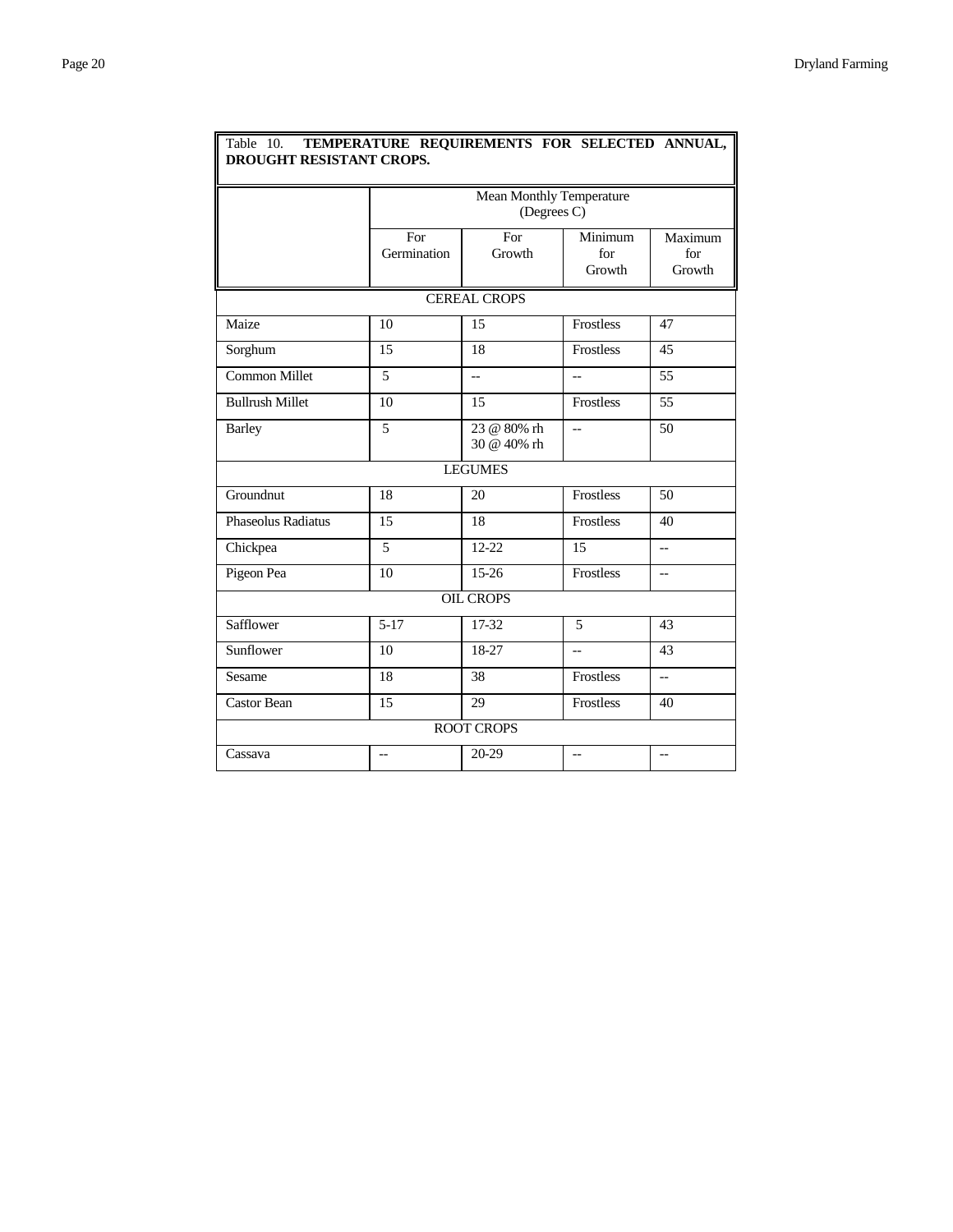| Table 11. SOIL REQUIREMENTS FOR SELECTED DROUGHT RESISTANT CROPS. |                                                 |                     |                   |             |               |                     |                     |                  |
|-------------------------------------------------------------------|-------------------------------------------------|---------------------|-------------------|-------------|---------------|---------------------|---------------------|------------------|
|                                                                   |                                                 | <b>Cereal Crops</b> |                   |             | Legumes       |                     |                     |                  |
| Soil Characteristics                                              |                                                 | Maize               | Sorghum           | Millet      | Ground<br>Nut | Bean                | Gram                | Cowpea           |
| <b>Texture</b>                                                    | Heavy<br>Medium<br>Light                        | X                   | X<br>X<br>X       | X<br>X      | X<br>X        | X<br>X              | X<br>X              | X<br>X           |
| Minimum<br>rooting<br>$depth$ (cm)                                | Deep $(90+)$<br>Med. (60-90)<br>Shallow (30-60) | X                   | X                 | X           | X             | X                   | X                   | X                |
| Fertility                                                         | High<br>Medium                                  | X                   | X                 | X           | X             | X                   | X                   | X                |
| Salt<br>Tolerance                                                 | Good<br>Moderate<br>Poor                        | X                   | X                 | X           | X             | X                   | X                   | X                |
| pH Range                                                          |                                                 | 5.5-7.5             | $4.5 - 8.5$       | $5.0 - 6.0$ | $6.0 - 8.0$   | 5.5-7.5             | $5.5 - 7.5$         | $5.5 - 7.5$      |
| short periods of<br>Tolerance to<br>water logging                 |                                                 | Low                 | Medium to<br>High | Medium      | Low           | Medium<br>to<br>Low | Medium<br>to<br>Low | Medium<br>to Low |
| Minimum depth of ground water<br>during growth period (cm)        |                                                 | 75                  | 50                | 60          | 60            | $30 - 50$           | $30 - 50$           | 40               |

| Table 9. SOIL REQUIREMENTS FOR SELECTED DROUGHT RESISTANT CROPS, (continued). |                                                 |             |                     |                     |             |             |  |
|-------------------------------------------------------------------------------|-------------------------------------------------|-------------|---------------------|---------------------|-------------|-------------|--|
| Soil Characteristics                                                          |                                                 | Oil Crops   | Root<br>Crops       |                     |             |             |  |
|                                                                               |                                                 | Soybean     | Safflower           | Sesame              | Sunflower   | Cassava     |  |
| Texture                                                                       | Heavy<br>Med.<br>Light                          | X<br>X      | X<br>X              | X<br>X              | X<br>X      | X<br>X      |  |
| Minimum<br>rooting<br>$depth$ (cm)                                            | Deep $(90+)$<br>Med. (60-90)<br>Shallow (30-60) | X           | X                   | X                   | X           | X           |  |
| Fertility                                                                     | High<br>Med.                                    | X           | X                   | X                   | X           | X           |  |
| Salt<br>Tolerance                                                             | Good<br>Moderate<br>Poor                        | X           | X                   |                     | X           | X           |  |
| pH Range                                                                      |                                                 | $5.5 - 7.5$ | $5.5 - 6.5$         | $5.5 - 7.0$         | $6.0 - 7.5$ | $5.5 - 6.5$ |  |
| short periods of<br>Tolerance to<br>water logging                             |                                                 | Medium      | Medium<br>to<br>Low | Medium<br>to<br>Low | Medium      | Low         |  |
| Minimum depth of ground water<br>during growth period (cm)                    |                                                 | 75          | 50                  |                     |             | 60          |  |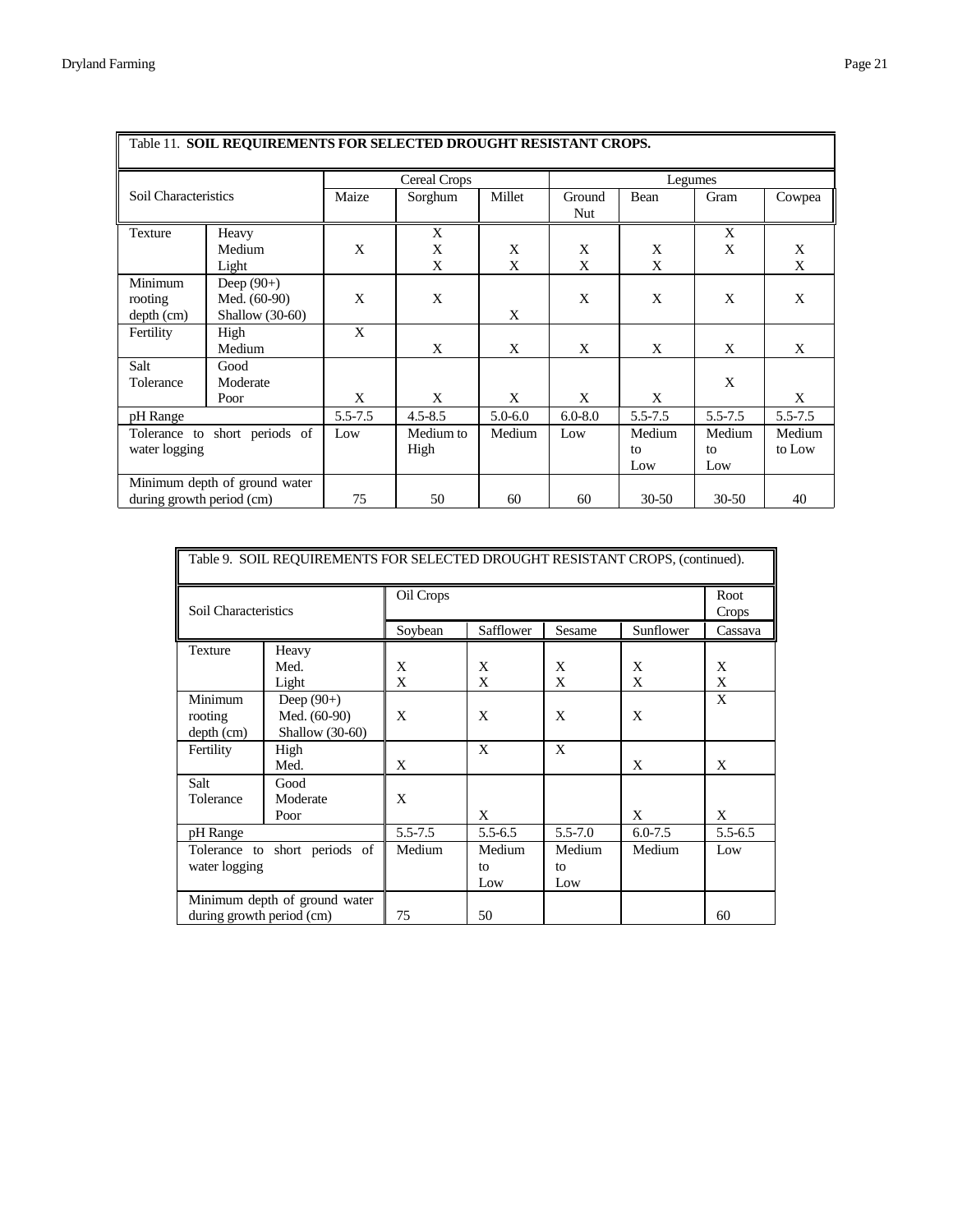# **USEFUL PUBLICATIONS & RESOURCES**

Prepared by Scott Sherman, ECHO

# <span id="page-21-0"></span>Publications.

*Agroforestry in Dryland Africa* by Rockeleau, D., Weber, F. and Field-Juma, A. 1988, ICRAF (International Centre for Research in Agroforestry, Nairobi, Kenya). 311 pp. cost: \$31.00

*Agroforestry in Arid and Semi-arid Zones* by Shankarnarayan, R. A. (Ed.) 1984, ICAR (Central Arid Zone Research Institute, Jodphur, India), 295 pp.

*Haloph; A Data Base of Salt Tolerant Plants of the World*, by James A. Aronson, 1989, Office of Arid Lands Studies (The University of Arizona, 845 North Park Ave., Tucson, AZ 85719)

*More Water for Arid Lands, Promising Technologies and Research Opportunities* and *Saline Agriculture, Salt-Tolerant Plants for Developing Countries*, both by National Academy of Science (National Research Council, Office of International Affairs, 2101 Constitution Avenue, Washington, D.C. 20418), complementary copies available to development workers upon request. For review of the latter see *ECHO Development Notes* issue 35.

*The Challenge of the Negev* by Dr. Evenari (Ben-Gurion University of the Negev, P.O. Box 1025, Beer-Sheva 84110 ISRAEL)

*Food from Dryland Gardens* by David A. Cleveland and Daniela Soleri (Center for People, Food and Environment, 344 South Third Ave., Tucson, AZ 85701).

Practical Guide to Dryland Farming Series: *Introduction to Soil and Water Conservation Practices*; *Contour Farming with Living Barriers*; *Integrated Farm Management*; and *Planting Tree Crops* by World Neighbors in Indonesia (Studio Driya Media; Jl. Tubagus Ismail Raya No. 15; Bandung, West Java 40143; Indonesia) available from ECHO for \$4 per book plus postage (Surface: \$1.50. Air mail: the Americas - \$3.00 for 1 book plus \$1 each additional; Europe - \$4.00 for 1, plus 1.50 each additional; elsewhere - \$5.00 plus \$2.00 each additional). For review see *ECHO Development Notes* issue 37.

## Seed Sources.

Seeds of Change (621 Old Santa Fe Trail, #10, Santa Fe, NM 87501).

Native Seeds/SEARCH (2509 N. Campbell Ave. #325, Tucson, AZ 85719).

Plants of the Southwest (Rt. 6 Box 11A, Santa Fe, NM 87501 Ph. 505/438-8888.

CSIRO (Seed Centre, Division of Tropical Crops and Pastures, Banks St, Yarralumia, Camberra, ACT, Australia).

Kimseed (attn. Stephen Hill, Australian Revegetation Corporation Ltd., 51 King Edward Road, Osborne Park 6017, Western Australia, Phone: (09) 446-4377).

Information Sources.

Desert Legume Program (2120 East Allen Road, Tucson, AZ 85719). Publish the quarterly bulletin *Aridus.*

Office of Arid Land Studies (The University of Arizona, 845 North Park Ave., Tucson, AZ 85719)